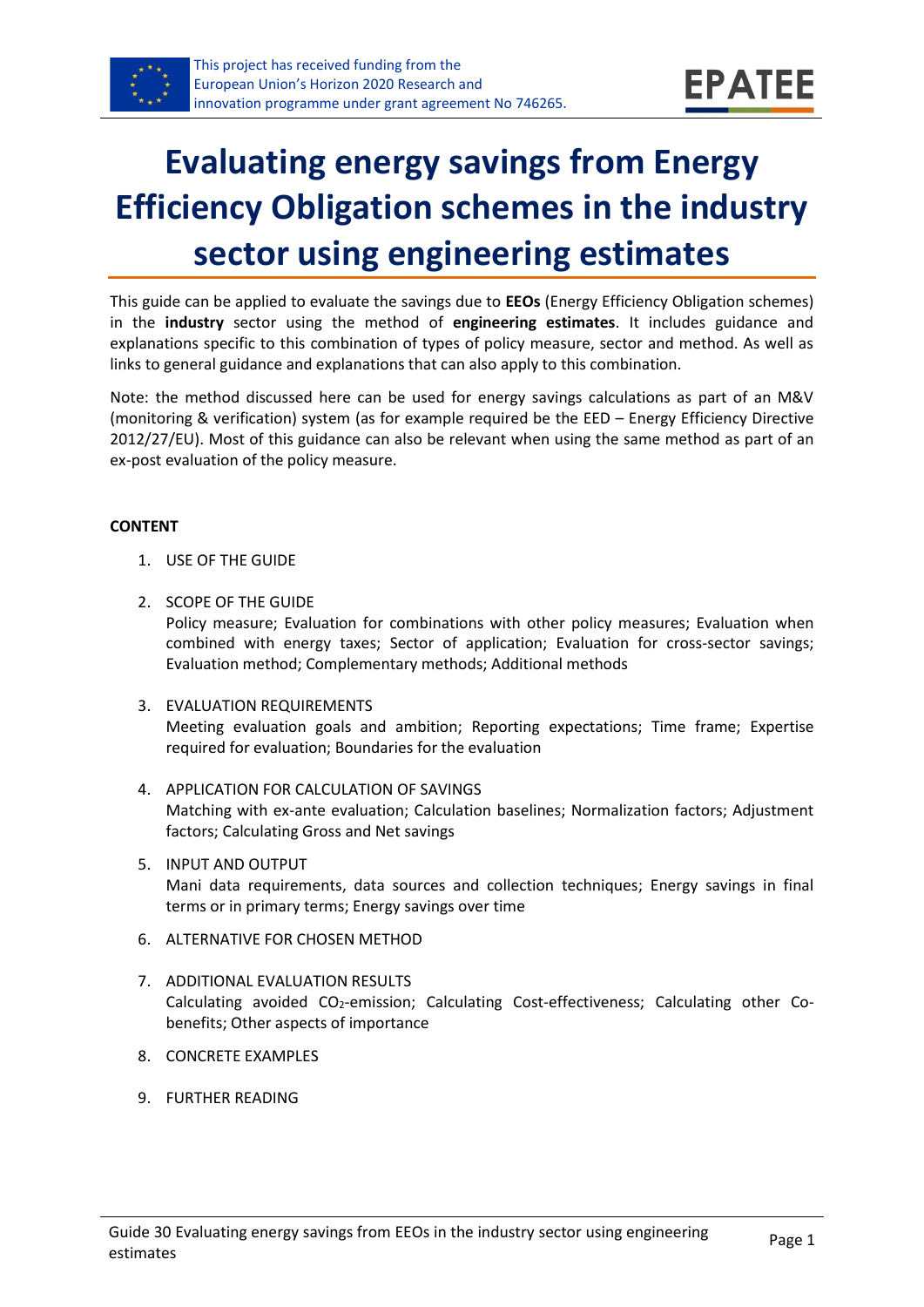## **1 | USE OF THE GUIDE – AUDIENCE, OBJECTIVES AND FOCUS**

The primary **audience** for this guide is public authorities, obligated parties and other stakeholders involved in EEOs, as well as evaluators looking for guidance on the evaluation process of energy savings in the scope of this guide.

Although the application of the guide will generally concern the national level, account will be taken of issues at EU level when relevant (e.g. the specific format of saving figures for the EED and more particularly its article 7).

This guide is not about the preceding step in the evaluation process, the choice of the method, but to present the case of one particular situation (combination of policy measure, sector and method). About the previous step in the evaluation process, see the general guidance about *integrating* [evaluation into the policy cycle.](https://www.epatee-toolbox.eu/wp-content/uploads/2019/04/epatee_integrating_evaluation_into_policy_cycle.pdf) However, after presenting the capabilities and limitations of the guide at hand, the user will be offered alternatives for the method within this guide (see section [6\)](#page-0-0).

The **objective** of this guide is to provide:

- Information on the scope of the guide that enables the user to decide whether this guide is suited to his/her needs, and whether complementary or additional method(s) could be needed or useful (sectio[n 2\)](#page-0-1);
- Guidance about specifying the evaluation objectives and requirements (section [3\)](#page-0-2);
- Guidance about key methodological choices to calculate energy savings (section [4\)](#page-0-3);
- Guidance about the inputs (data requirements) and outputs of the method (energy savings metrics) (sectio[n 5\)](#page-0-4)**;**
- Possible alternative methods (with pros and cons) (section [6\)](#page-0-0)
- Background about evaluation results other than energy savings (sectio[n 7\)](#page-0-5);
- Relevant examples, case studies and/or good practices (section [8\)](#page-0-6);
- Relevant references for further reading (section [9\)](#page-0-7).

This guide is intended for assessing realised (ex-post) energy savings. However, account is taken of earlier (ex-ante) evaluations of expected savings, if available (see section [4\)](#page-0-3).

The **focus** of the guide is on impact evaluation, i.e. determining the energy savings, but not on how this has been reached through a step by step process with intermediate results (process evaluation).

Readers looking for the basic and general principles of energy efficiency evaluation may find the following link about [general guidance](https://www.epatee-toolbox.eu/evaluation-principles-and-methods/epatee-topical-case-study-linkage-between-mv-tools-data-collection-and-evaluation-complementary-analysis/) useful.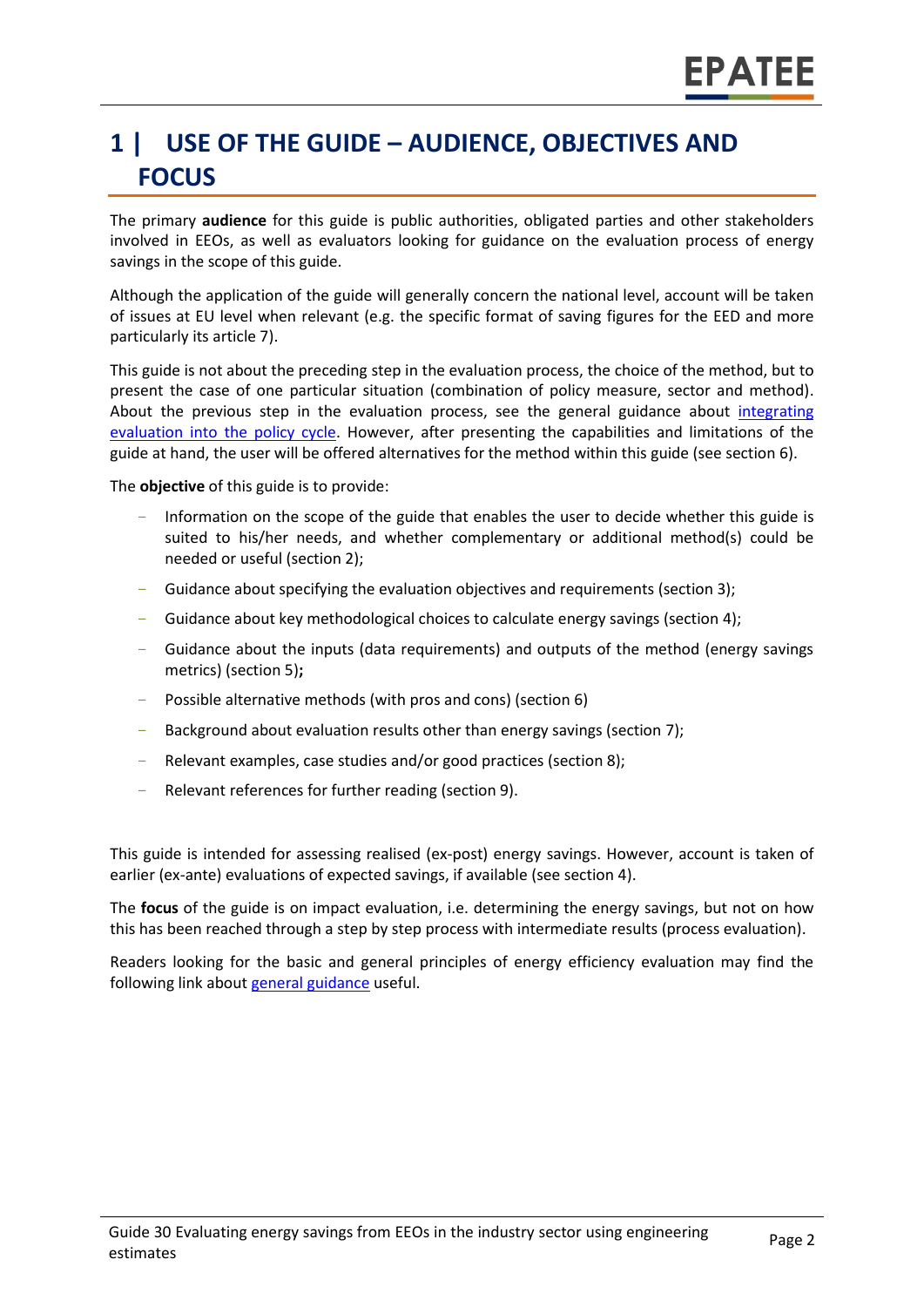## **2 | SCOPE OF THE GUIDE – POLICY, SECTOR and METHOD**

### **2.1 About Energy Efficiency Obligation schemes (EEOs)**

EEOs are a type of **market-based instruments** (general category used in the [EPATEE Toolbox](https://www.epatee-toolbox.eu/) and [Knowledge Base,](https://epatee.eu/knowledge-base) as well as in the [MURE database\)](http://www.measures-odyssee-mure.eu/). Market-based instruments are policies that set targets in terms of outcomes (e.g. energy savings) to be delivered by **market actors**, without prescribing the delivery mechanisms and types of actions to achieve these targets (IEA, 2017).

EEOs are regulatory mechanisms setting **energy efficiency targets** (e.g., energy or CO<sup>2</sup> savings) that must be achieved by **obligated parties** (either energy suppliers or energy distributors). EEOs include rules about what types of actions can be eligible, how energy savings shall be calculated, how obligated parties shall demonstrate their role in stimulating actions (materiality issue), if third parties can be involved in the scheme, if approved energy savings can be traded (cf. white certificates schemes), penalties in case of non-achievement, etc. [\(Bertoldi et al. 2015\)](https://www.eceee.org/library/conference_proceedings/eceee_Summer_Studies/2017/7-appliances-products-lighting-and-ict/using-webcrawler-techniques-for-improved-market-surveillance-new-possibilities-for-compliance-and-energy-policy/).

The main specificity of market-based instruments (here EEOs) is that, within the framework set by the policy, the market actors are free to choose their strategy (**flexibility** of delivery mechanisms). The underlying assumption is that this approach helps to minimize or optimize the costs of energy savings. In practice, the cost-efficiency of an EEO scheme will depend, among other factors, on the **efficiency of its administration**, and particularly the way that the energy savings are monitored and verified [\(Broc 2017\)](http://atee.fr/sites/default/files/part_6_2017_snapshot_of_eeos_in_europe.pdf).

EEOs can also have other goals than least-cost savings, such as alleviating energy poverty or favouring the market penetration of innovative actions. These goals can influence the evaluation objectives.

In terms of evaluation, one specificity of EEOs is that most of the activities of the schemes are implemented by market actors. This can create difficulties in accessing or collecting data, particularly about costs [\(Rosenow and Bayer, 2017\)](https://www.eceee.org/library/conference_proceedings/eceee_Summer_Studies/2017/7-appliances-products-lighting-and-ict/using-webcrawler-techniques-for-improved-market-surveillance-new-possibilities-for-compliance-and-energy-policy/). Public authorities can enforce requirements about what data shall be provided or stored by the obligated parties. A key design issue is thus to find the right **balance between these requirements and minimizing the administration costs** (for the obligated parties, as well as for the public authorities making the controls and verifications).

For more details about EEOs, see for example [\(ENSPOL,](http://enspol.eu/sites/default/files/results/D2.1.1%20Report%20on%20existing%20and%20planned%20EEOs%20in%20the%20EU%20-%20Part%20I%20Evaluation%20of%20existing%20schemes.pdf?v=2) 2015; RAP, [2012\)](https://www.raponline.org/knowledge-center/best-practices-in-designing-and-implementing-energy-efficiency-obligation-schemes/).

Further references about evaluations of EEOs can be found in the [Knowledge Base,](https://epatee.eu/knowledge-base) by selecting "market-based instruments" in the search filter "Type of policy instruments".

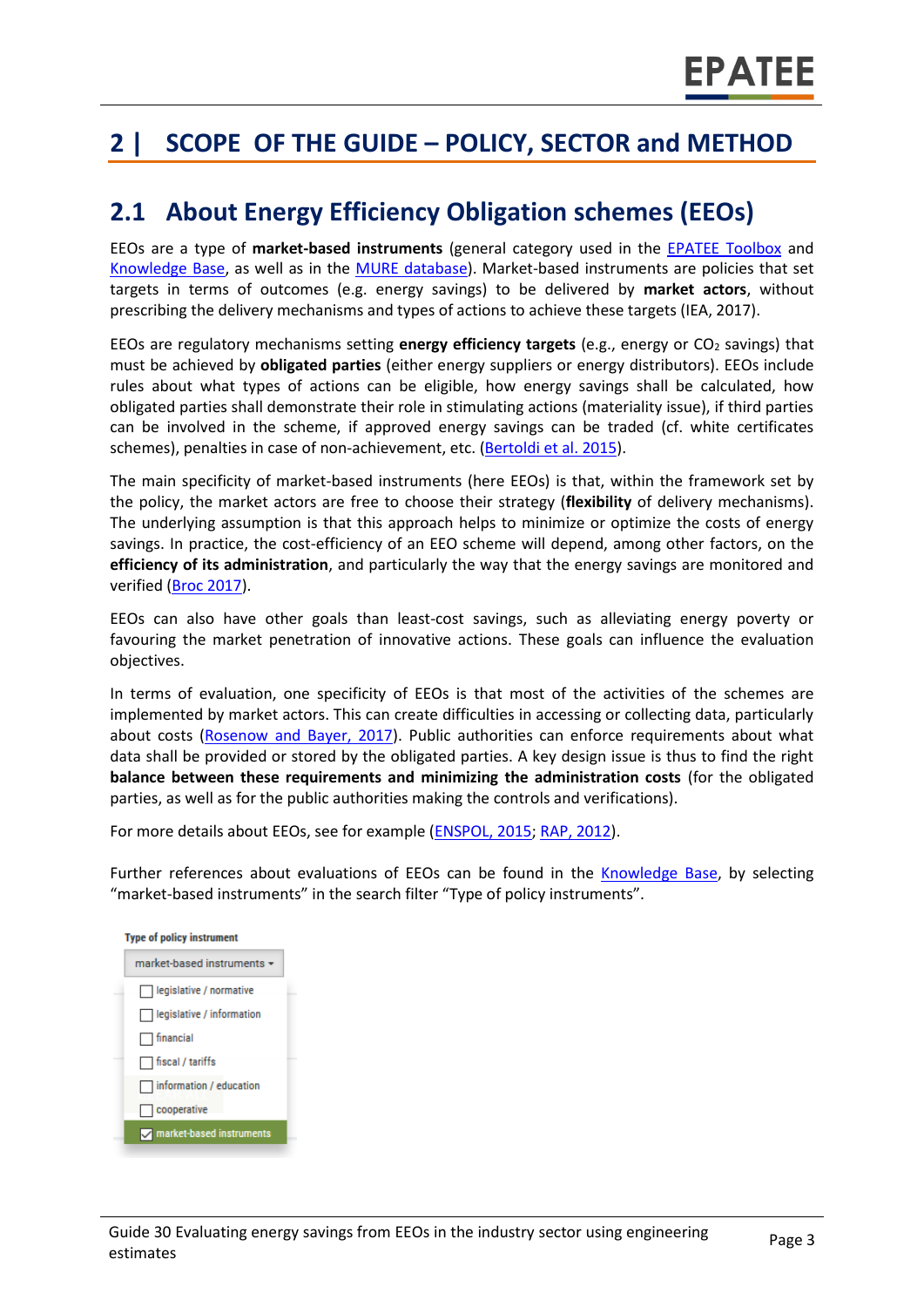#### **2.2 Evaluation for a combination of policy measures**

Depending on the national context, there can be overlaps between the EEO and other policy measures. The EEO can include rules to avoid certain overlaps, for example by specifying that actions receiving a public subsidy cannot be eligible to the EEO (e.g. in Austria or Italy), or that only actions with a performance higher than minimum requirements set in current regulations are eligible (rule used for most EEOs).

At the opposite, the EEO can allow actions that received a support or incentive from other policy measures. For example, when the financial barriers are supposed to be too high to be overcome by incentives provided by market actors only (e.g. for renovation works in dwellings, as in France and Ireland).

In practice, when dealing with actions in the industry sector, most of the EEOs do not allow to count energy savings from actions receiving public subsidies. However, there can be overlaps with other types of policy measures, especially informative measures such as mandatory energy audits for non-SMEs (as required by EED article 8).

When an EEO is combined with other policy measures, it is usually difficult to disentangle the relative effects of each policy measure. This goes beyond the scope of this guidance.

Therefore **in this guidance, it is assumed that the way to attribute the energy savings to the overlapping policy measures has already been decided**. See also "Double counting" in the paragraph on Gross to Net savings.

#### **2.3 Evaluation when combined with energy taxes**

The calculated savings effect for EEOs will overlap with that of carbon and/or energy tax(es). Separating the effects of the EEOs and carbon/energy taxes goes beyond the scope of this guidance.

It should be noted that EEOs can have an impact on energy prices, depending on the cost recovery mechanisms, i.e. how the obligated parties can recover the costs they have incurred to meet their energy efficiency targets. When analysing the interactions between EEOs and carbon/energy taxes, a first issue is therefore to assess the impact of the EEOs on energy prices (Giraudet and Finon 2015). However, in most cases, this impact remains small compared to the share that energy taxes represent in energy prices.

### **2.4 About the focus on industry sector**

EEOs can be transversal (i.e. actions are eligible in several or all sectors, like for most EEOs in Europe), or restricted to a particular sector (e.g. residential sector, like in UK). This guidance is focused on actions done in the industry sector, where a large share of energy savings (often the largest) has been achieved so far in many of the European EEOs (se[e Broc 2017](http://atee.fr/sites/default/files/part_6_2017_snapshot_of_eeos_in_europe.pdf) for details per country).

Most EEOs make the difference between action types that can be standardised and thus evaluated with deemed savings (case dealt with in Specific Guidance 28; also see thi[s link\)](https://www.gov.uk/government/publications/evaluation-of-the-crc-energy-efficiency-scheme) and action types that are more specific and require case-by-case energy savings calculations (the case dealt with in this guidance).

Actions done in the industry sector can be difficult to standardise, as they can be tailored to very specific industrial processes or industry sub-sectors. They can also deal with action types that are applicable in most industries (e.g. heat recovery systems, variable speed drives). However, the implementation of the same action type can vary significantly from one sub-sector to the other,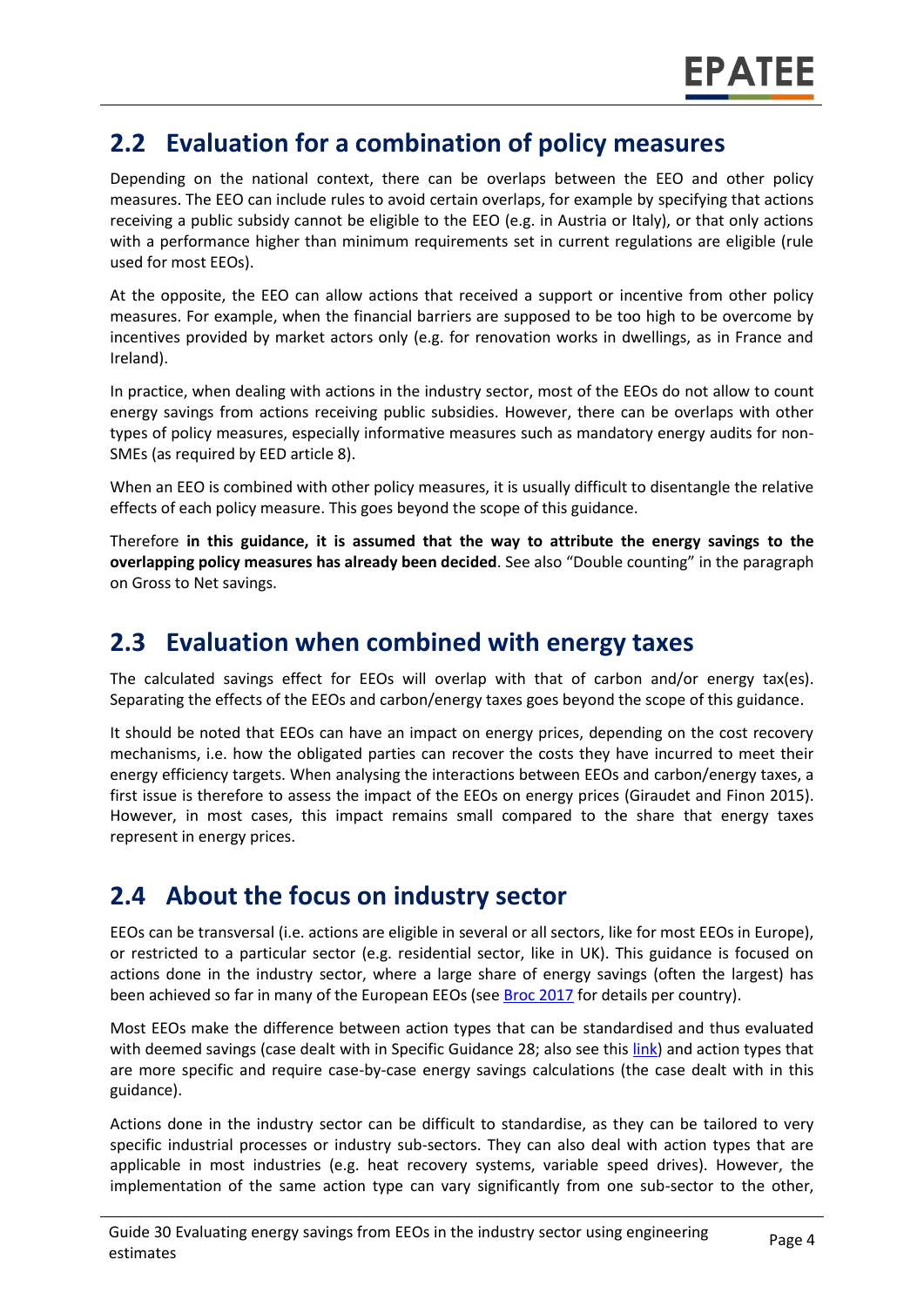depending on the size of the site, etc. Which can make it impossible to define average values that would be representative of the whole actions done. Hence the focus of this guidance on the combination of the industry sector and the method of engineering estimates (that enables specific energy savings calculations).

Most of this guidance can also be applied to specific actions implemented in other sectors, especially energy savings projects in large commercial buildings.

Information on (sub) sectors defined in the Toolbox can be found in the [EPATEE terminology,](https://www.epatee-toolbox.eu/wp-content/uploads/2018/10/Definitions-and-typologies-related-to-energy-savings-evaluation.pdf) chapter 2, p.17.

### **2.5 About engineering estimates**

The [revised Energy Efficiency Directive](https://eur-lex.europa.eu/legal-content/EN/TXT/PDF/?uri=CELEX:32018L2002&from=EN) (2018/2002), Annex V(1.a)) defines the results of engineering estimates as "*scaled savings*", also mentioning that "*those estimates are carried out on the basis of nationally established methodologies and benchmarks by qualified or accredited experts that are independent of the obligated, participating or entrusted parties involved*".

In practice, engineering estimates correspond to energy savings calculations or modelling that take into account values specific to the energy saving actions or projects implemented.

When using engineering estimates in the frame of an EEO scheme, one of the main challenges is to ensure that these specific calculations are done in a consistent way by the various stakeholders who can report savings, meeting minimum quality requirements (e.g. about the documentation of the calculations) and complying with the calculation principles set for the EEO scheme (e.g. for defining the baseline). Two main approaches are commonly used to achieve this harmonisation when dealing with actions in the industry sector:

- **Standardised calculation formulas** that define what parameters need to be taken into account, and how they shall be estimated.
- **A general calculation methodology** that defines the rules to define the baseline, what data needs to be documented (about the baseline situation and the situation after implementing the action), what explanations need to be provided, and possibly what data needs to be measured (+ minimum measurement periods).

The first approach (**standardized formulas**) can for example be used for common action types (e.g. installation of variable speed drives). This requires the public authority to define formulas per type of action. They can be prepared by the national energy agency or technical institutes. They can also be submitted by professional organizations or other stakeholders, and then reviewed and validated by the public authority.

The second approach (**general methodology**) can for example be used for complex or specific projects (e.g. improving specific industrial processes). The methodology is usually related to the implementation of an **energy audit** or alike (e.g. feasibility study). Existing qualification schemes for energy auditors or ESCO's, templates for audit reports, etc. can thus be used as part of the requirements for the EEO.

**In any case, a good practice is to organize a consultation to get feedback from stakeholders involved in the EEO scheme, before the final adoption of the formulas or methodology**. This increases their legitimacy and the further use of the corresponding action types and methodology (increased awareness of the opportunities, and visibility about the outputs).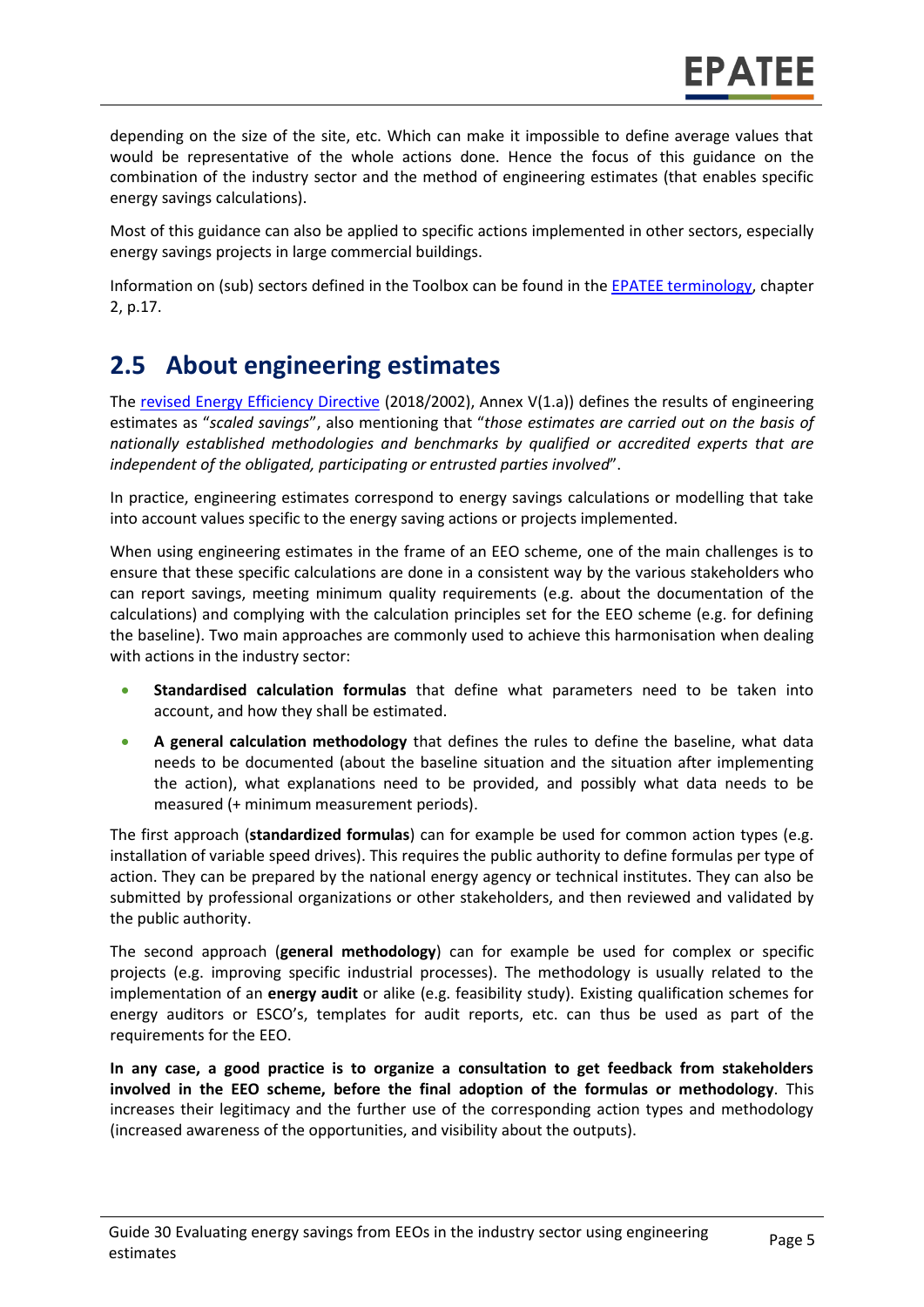| Approach                        | <b>Advantages</b>                                                                                                                                                                                                                                                | <b>Drawbacks</b>                                                                                                                                                             |
|---------------------------------|------------------------------------------------------------------------------------------------------------------------------------------------------------------------------------------------------------------------------------------------------------------|------------------------------------------------------------------------------------------------------------------------------------------------------------------------------|
| <b>Standardised</b><br>formulas | Higher harmonisation of the<br>calculations<br>Can enable automatized verifications<br>of the calculations                                                                                                                                                       | Can restrict the types of actions eligible<br>to the EEO<br>Require to define a set of formulas (per<br>action type)                                                         |
|                                 | Higher awareness / visibility of the<br>corresponding action types                                                                                                                                                                                               |                                                                                                                                                                              |
| General<br>methodology          | Higher flexibility / larger scope (can<br>be used for any type of energy<br>saving action or project)<br>Can be part of a process to identify<br>energy savings opportunities (audits)<br>Can build on the experience of<br>previous audit programmes (or alike) | Lower harmonisation of the calculations<br>Require more work to verify the<br>calculations<br>Can require to develop a qualification<br>scheme for energy auditors or ESCO's |

The size and complexity of energy saving actions or projects evaluated with engineering estimates can vary widely. The requirements about the data, calculation formula (or model) and their documentation can be adapted according to criteria to take into account this diversity. For example, measurements can be required for projects with expected energy savings above a given threshold.

Another key criteria when setting the requirements for the calculation method is the balance between minimizing administration costs and ensuring the reliability of the engineering estimates (and that they can be verified).

Depending on the complexity of the action or project, the engineering estimates can be calculated with simple formulas (with a limited number of parameters) up to sophisticated modelling (requiring larger sets of data). When a model is used, the requirements should deal with the stage of calibration (i.e. testing the model on a known case to see if it needs to be adjusted).

As **engineering estimates** are calculations specific to each action or project, they can have multiple purposes, beyond reporting energy savings for the EEO scheme. When done **before implementing the action (ex-ante)**, they **can** for example **be part of a feasibility study or defining an investment plan**. When done or verified **after implementing the action (ex-post)**, they **can be part of an energy management or monitoring system**.

Information about the various evaluation methods covered by the EPATEE toolbox can be found [here,](https://www.epatee-toolbox.eu/wp-content/uploads/2019/04/Saving_calculation_methods_for_EPATEE_Toobox_2019_04_24.pdf) table 1 and 2. This source also covers the combination of the method at hand with other methods, which will be dealt with below.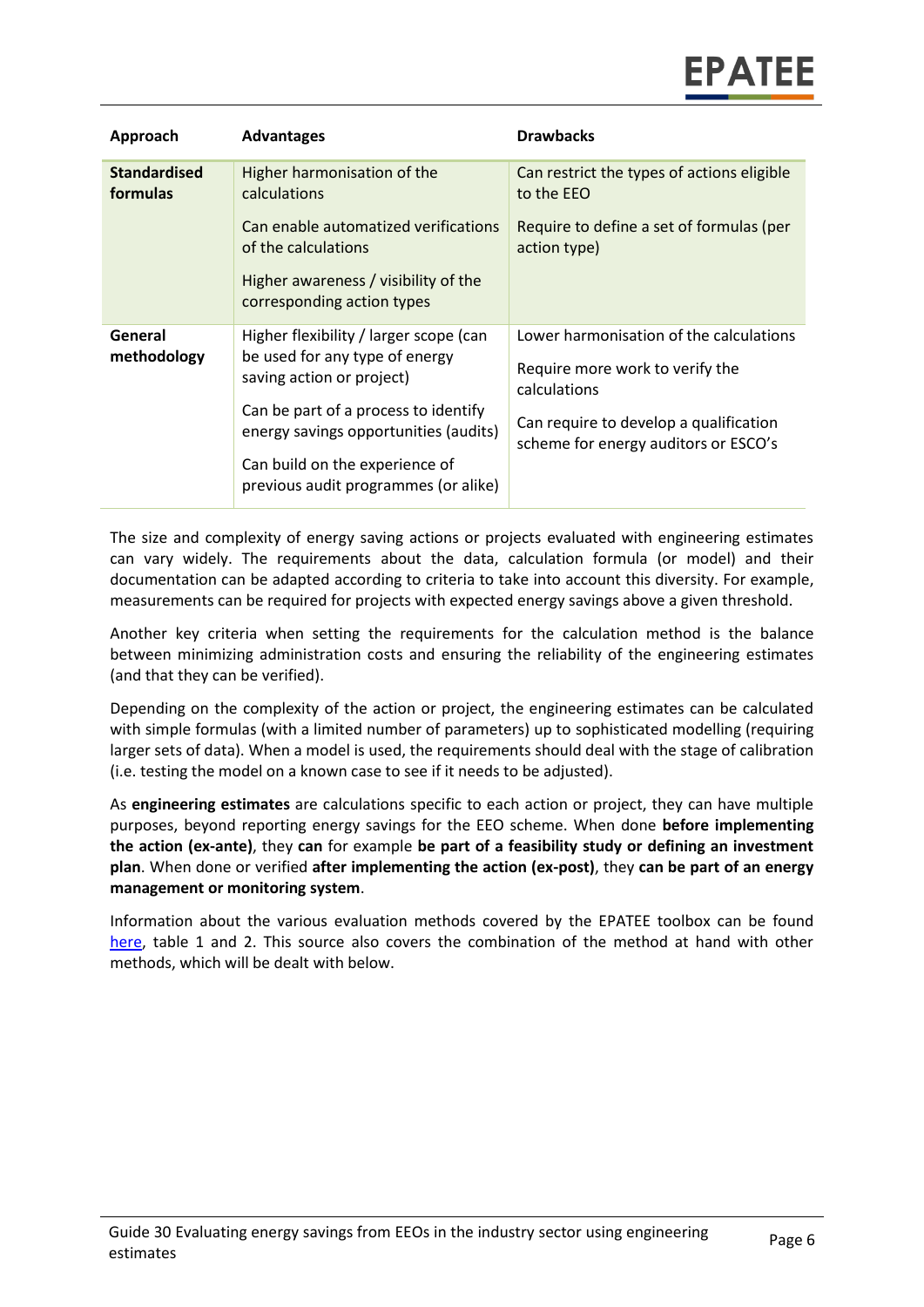#### **2.6 Complementary methods to determine total savings**

Complementary methods are methods that are required, in addition to the primary selected method (here engineering estimates), to calculate total energy savings.

Scaled savings are calculated at the level of a given action, project or participant (unitary savings). The unitary savings then need to be summed over the whole actions counted for the EEO scheme, to obtain the total energy savings.

As the unitary savings are specific to each action, project or participant, the most common approach is to use a monitoring system that will gather the data of the unitary savings. Indeed, the obligated parties (or the other stakeholders that can claim energy savings for the EEO) have usually to report this data so that the corresponding energy savings can be counted for the achievement of their obligation.

**This guidance does not deal with monitoring systems**. For more details about the links between monitoring and evaluation, see the corresponding **EPATEE topical [case study](https://www.epatee-toolbox.eu/evaluation-principles-and-methods/epatee-topical-case-study-linkage-between-mv-tools-data-collection-and-evaluation-complementary-analysis/)**.

## **2.7 Additional methods to increase reliability of the results**

An additional method can be applied on top of using engineering estimates to improve the reliability of the evaluation results and/or the cost-effectiveness of the evaluation approach.

Engineering estimates are usually based on calculation formulas or models that estimate **conventional energy consumption**. This means that the calculations are made with conventional assumptions about the conditions of use of the energy using systems (e.g. weather conditions, volume of production). The performance or efficiency of the energy using systems can also be based on standard values (e.g. manufacturers' data) that do not necessarily reflect their actual performance or efficiency.

Depending on the data and assumptions used for the calculations, **scaled savings do not necessarily reflect actual energy savings** (i.e. as could be calculated from measured energy consumption). The related uncertainties are due to the assumptions made in the calculations. These uncertainties can for example be reduced by calibrating the model used with data of measured or metered energy consumption.

Moreover, errors or uncertainties can also arise along the calculation process (e.g. uncertainties due to measurements of particular parameters such as load, pressure or flows; errors in conversions from one unit to another). Part of these errors or uncertainties can be corrected or reduced through expost verifications (e.g. automatized plausibility checks, on-site inspections).

Depending on the evaluation objectives, other methods can be used to investigate the reliability of the scaled savings (e.g. tracking errors, verifying the relevance of the data or assumptions used), assess actual energy savings or investigate additionality / causality (see in section 4 *Calculating Gross and Net energy savings*).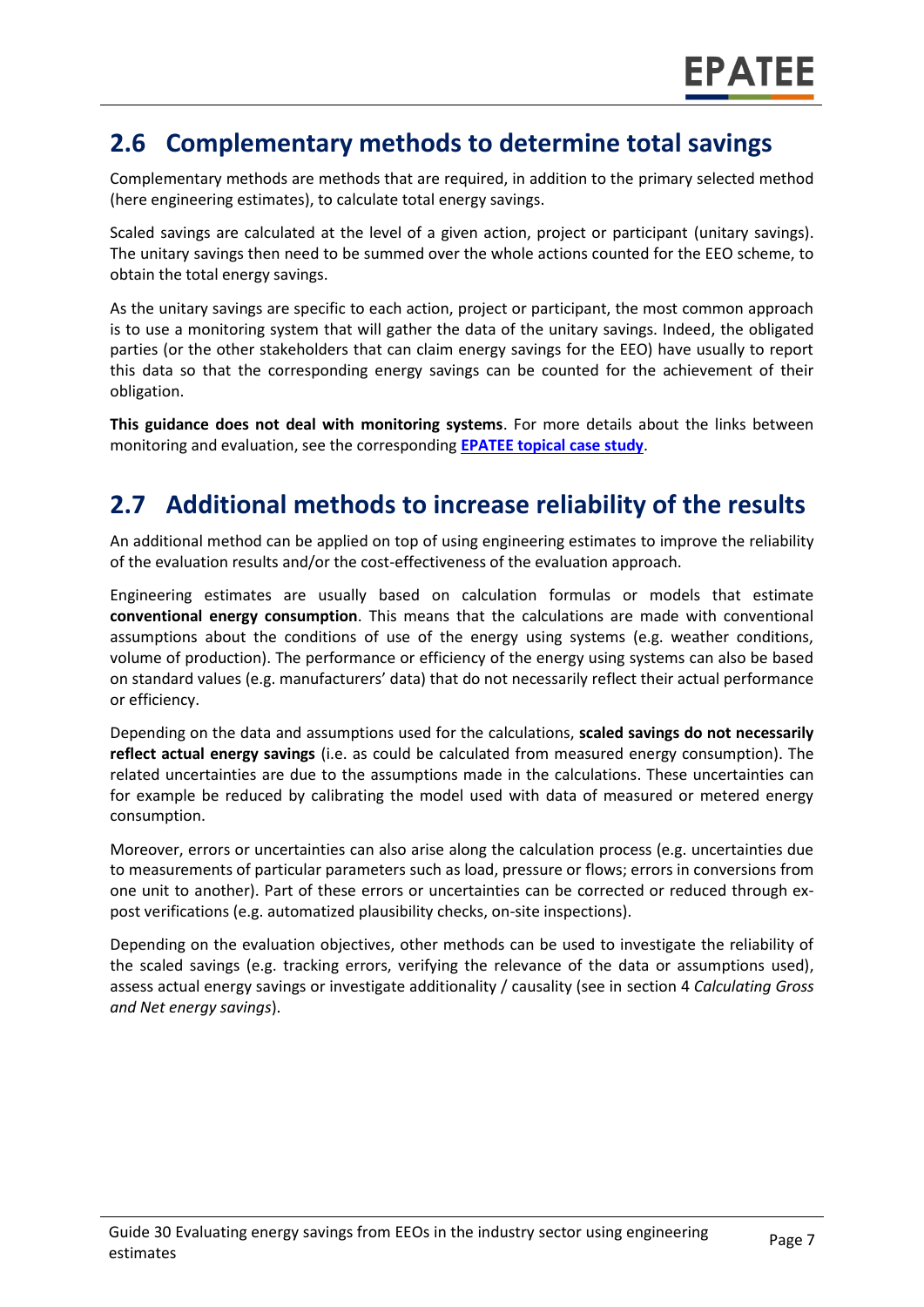

| <b>Type of</b><br>method         | <b>Short description</b>                                                                                                                                                                                                                     | <b>Objective</b>                                                                                                                                                                                                                                                                                                                                                                                                                                                                                                                                                                                                                                                                                                                                                                                                     |
|----------------------------------|----------------------------------------------------------------------------------------------------------------------------------------------------------------------------------------------------------------------------------------------|----------------------------------------------------------------------------------------------------------------------------------------------------------------------------------------------------------------------------------------------------------------------------------------------------------------------------------------------------------------------------------------------------------------------------------------------------------------------------------------------------------------------------------------------------------------------------------------------------------------------------------------------------------------------------------------------------------------------------------------------------------------------------------------------------------------------|
| <b>Survey of</b><br>participants | Surveys can be used to collect<br>data complementary to the ones<br>collected by the monitoring<br>system, especially to investigate<br>additionality (see for example<br>the case study about the Danish<br>EEO scheme).                    | Investigate issues of particular interest (e.g.<br>additionality, market trends)                                                                                                                                                                                                                                                                                                                                                                                                                                                                                                                                                                                                                                                                                                                                     |
| <b>Direct</b><br>measurement     | Direct measurement can be<br>done on a specific parameter<br>(e.g. sensors to monitor duration<br>of use), or on the energy<br>consumed by a given equipment<br>or process (e.g. sub-metering).<br>For more details, see e.g. (Mort<br>2017) | To verify if the assumptions used in the<br>engineering estimates reflect actual<br>conditions (e.g. energy performance,<br>duration of use, load levels)                                                                                                                                                                                                                                                                                                                                                                                                                                                                                                                                                                                                                                                            |
| <b>Billing analysis</b>          | Calculation of energy savings<br>from metered data of energy<br>bills.<br>For more details, see (CAG<br>Consultants et al. 2015) and<br><b>Specific Guidance 29</b>                                                                          | To assess actual energy savings (as can be<br>experienced by the end-users).<br>To assess net energy savings (when using<br>econometric methods, e.g. comparing<br>participants and non-participants). In<br>practice, it is difficult to use this method<br>when the EEO scheme has been in place for<br>many years (more challenging to find non-<br>participants, and more risks of bias in<br>comparing participants and non-<br>participants).<br>It can also be difficult to find comparable<br>non-participants for specific industries with<br>few (or no) similar sites or industrial<br>processes.<br>Moreover, billing analysis is usually not<br>relevant to use for cases where the expected<br>energy savings are too small (e.g. less than<br>10% of the total consumption metered for<br>the bills). |
| Ex-post<br>verifications         | Verifications of the data used<br>and calculations made (as<br>reported by the obligated<br>parties), for example through<br>automatized plausibility checks,<br>benchmarking or on-site<br>inspections.                                     | To check the data reported, remove possible<br>errors and reduce uncertainties.<br>Ex-post verifications can be part of the<br>monitoring system of the EEO scheme.<br>Further verifications can also be done as part<br>of an ex-post evaluation. See for example the<br>case study about the Danish EEO scheme.                                                                                                                                                                                                                                                                                                                                                                                                                                                                                                    |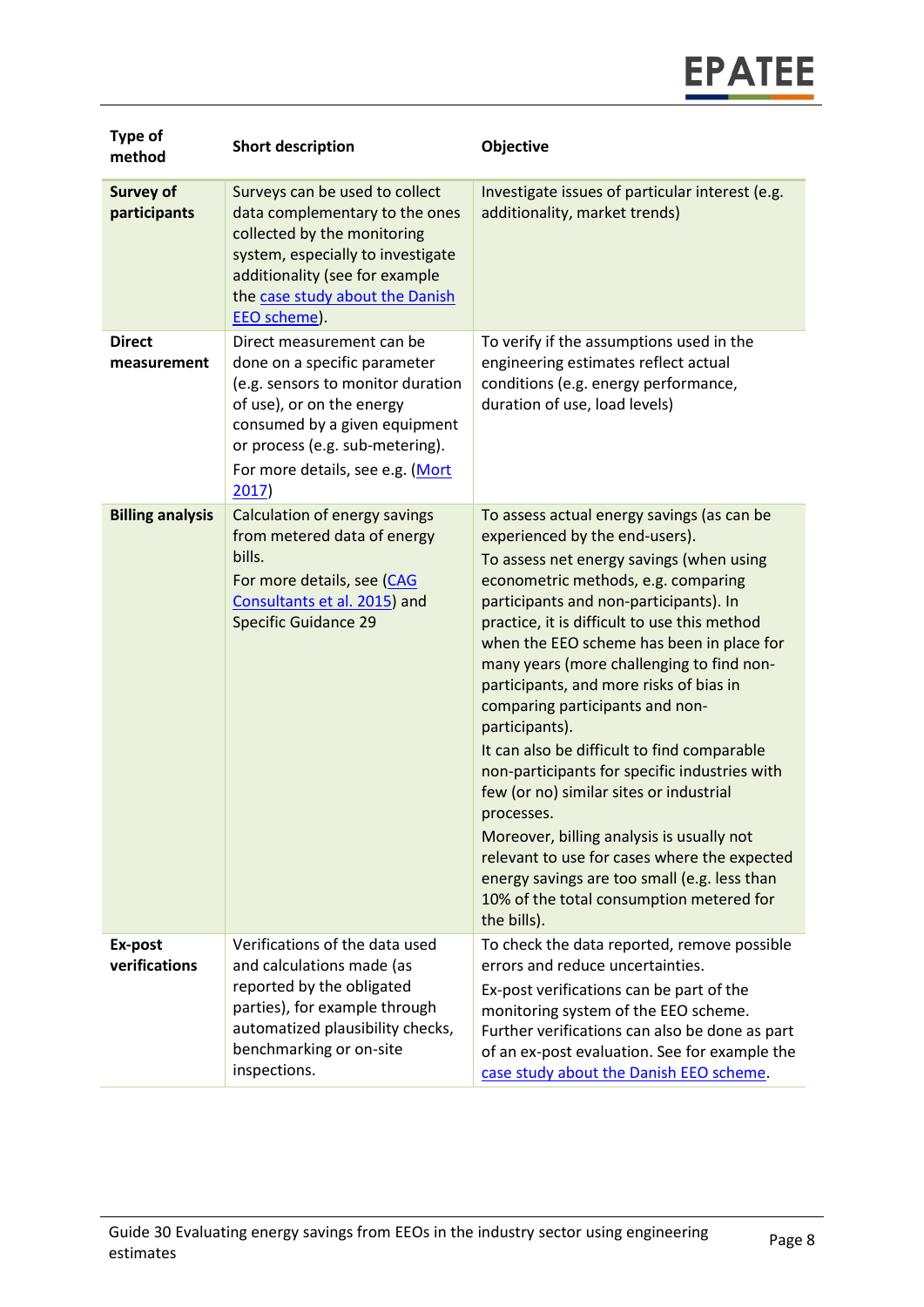As the number of actions or projects monitored for EEOs can be very large, this could be costly to apply these additional methods to the whole actions reported by obligated parties. Therefore, a common practice is to apply these methods on samples of actions or participants. As **sampling** can create bias and uncertainties in the results, a particular attention should be paid to limit sampling bias and obtain samples as representative as possible.

It should be noted that the **sampling approach** for evaluating the total savings from the EEO scheme can be different from the sampling approach for the M&V system of the EEO scheme:

When **evaluating the total savings**, sampling is aiming at ensuring **representativeness** so that the results can be extrapolated from the sample(s) to the whole actions counted for the EEO scheme.

For the **M&V system**, sampling is usually defined with a combination of random and **risk-based** approaches, to give the signal that any energy saving action or project can be subject to verification (random approach) and to check in priority the actions or projects representing higher risks of errors or frauds (risk-based approach).

**Combining different methods** can be a cost-effective approach to increase the reliability of the savings figures and to get a better understanding of the impacts of the actions and the EEO.

For possible combinations with an additional method see also chapter 6 in the document [here.](https://www.epatee-toolbox.eu/evaluation-principles-and-methods/general-principles/saving-calculation-methods-and-their-application-in-the-epatee-toolbox/)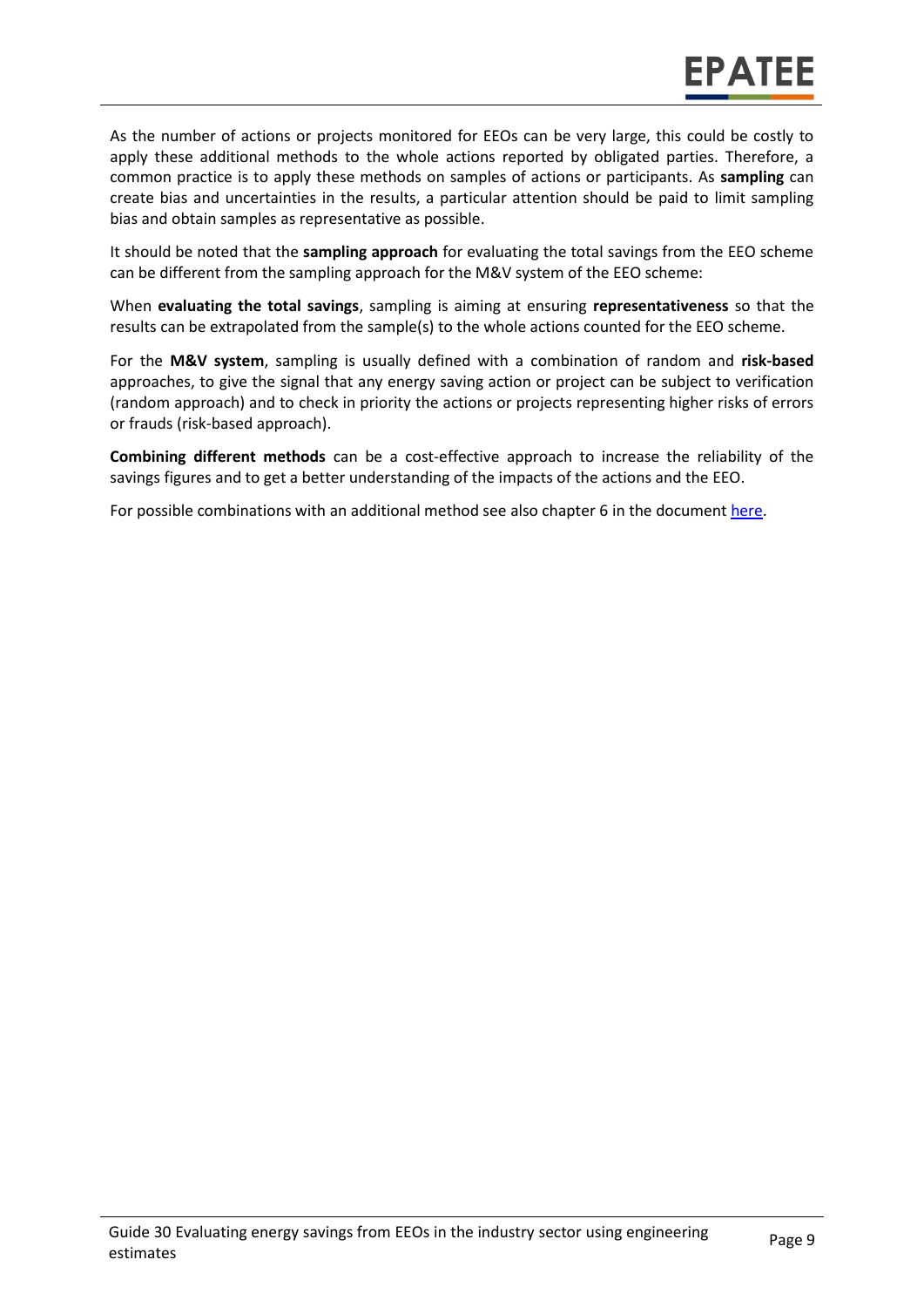## **3 | EVALUATION OBJECTIVES and REQUIREMENTS**

### **3.1 Meeting evaluation goals and ambition**

Typical objectives of using engineering estimates can be:

- Getting savings estimates along the implementation of the actions (**no or limited time-lag**);
- Taking into account the **diversity** of actions and context of implementation;
- Getting savings estimates that reflect the **specificities** of each action and **technical energy efficiency improvements**;
- Providing **visibility** to market actors about the rules to calculate energy savings (possible to estimate savings before the action is implemented, e.g. as part of feasibility studies or business plans).

At the opposite, engineering estimates are not the most appropriate method in case the primary evaluation objective is to assess actual energy savings (as experienced by the end-users) or to take into account possible changes in users' behaviours.

The table shows whether this guide can be used to report on general evaluation goals or criteria. See also [\(Broc et al.,](https://www.epatee-lib.eu/media/docs/D4_EMEEES_Final.pdf) 2009).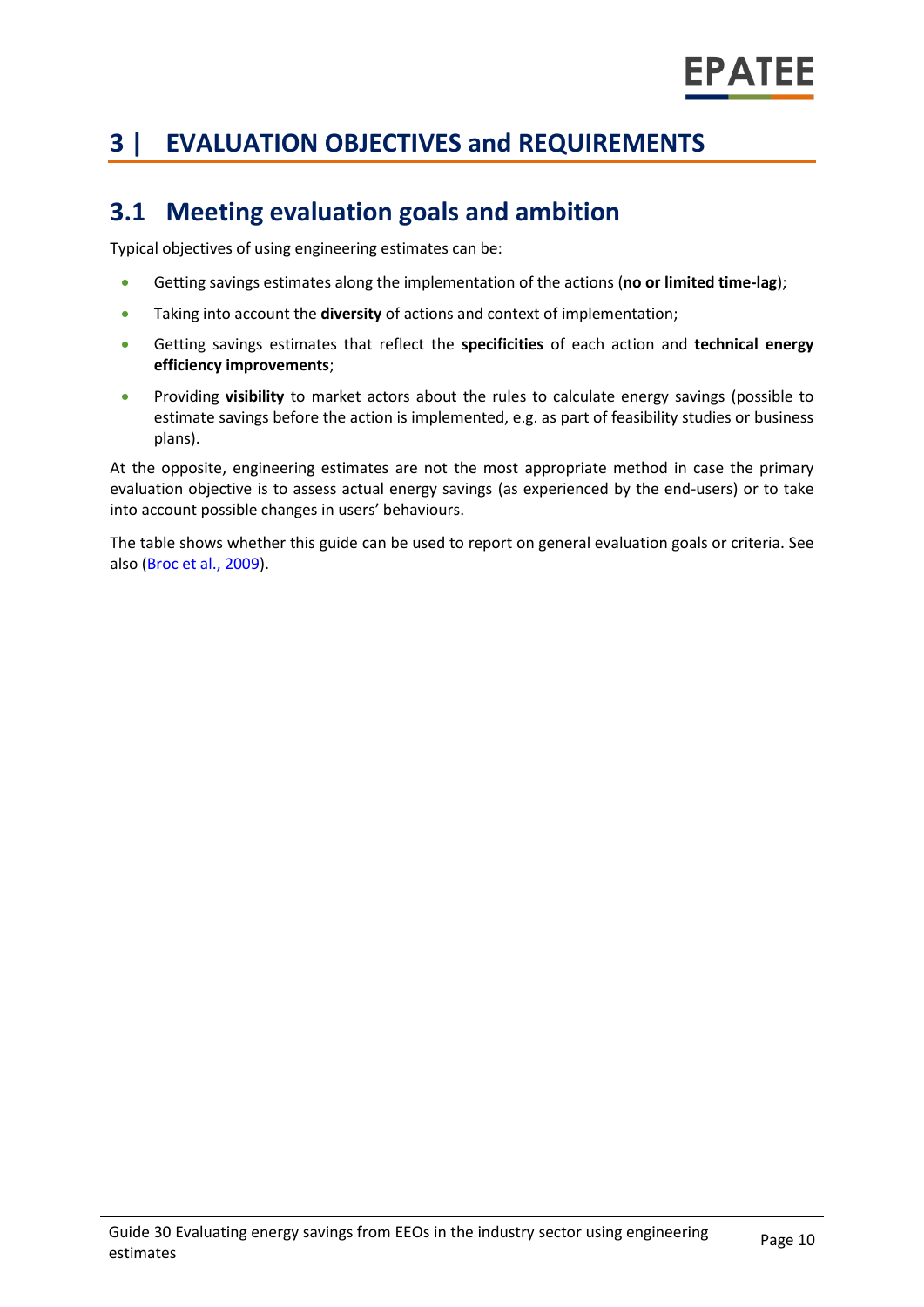| <b>General types</b><br>of evaluation<br>goals or criteria                | Level of<br>ambition | <b>Remarks</b>                                                                                                                                                                                                                                                                                                                                                                                                                                                                                                                                                                                                                                                                                    |
|---------------------------------------------------------------------------|----------------------|---------------------------------------------------------------------------------------------------------------------------------------------------------------------------------------------------------------------------------------------------------------------------------------------------------------------------------------------------------------------------------------------------------------------------------------------------------------------------------------------------------------------------------------------------------------------------------------------------------------------------------------------------------------------------------------------------|
| <b>Energy savings</b><br>calculations                                     | Medium               | Depending on the quality of the engineering estimates, and<br>especially the factors taken into account in the calculations.<br>In any case, complementing engineering estimates with a method<br>to verify actual energy savings is recommended for this objective<br>(see above in section 2: Additional methods to increase reliability of<br>the results)                                                                                                                                                                                                                                                                                                                                     |
| Calculation of<br>energy savings<br>attributed to<br>the EEO              | Low to<br>medium     | Additionality criteria (e.g. about defining the baseline) or default<br>adjustment factors can be included in the calculations to make that<br>engineering estimates correspond to additional savings.<br>It is recommended for this objective to complement engineering<br>estimates with further ex-post analysis (see below in section 4:<br>Calculating Gross and Net energy savings)                                                                                                                                                                                                                                                                                                         |
| Cost-<br>effectiveness of<br>saving action<br>(for end-users)             | Medium<br>to high    | Engineering estimates can reflect the characteristics of the actions<br>and conditions of implementation specific to each case.<br>When the calculations can be calibrated or benchmarked, they can<br>offer a reliable estimate for an investment plan.<br>As the calculations have to be done for each case, cost data and<br>assumptions about savings lifetime are usually available to or made<br>by the company or consultancy making the calculations.                                                                                                                                                                                                                                     |
| Cost-<br>effectiveness of<br>the EEO (from a<br>society's<br>perspective) | Medium               | Depending on the quality of the engineering estimates (see<br>previous line).<br>Further ex-post study might be needed to collect cost data, unless<br>the EEO rules required stakeholders to report cost data together<br>with energy savings data (e.g. as part of audit reports).<br>Depending on the reporting requirements of the EEO scheme,<br>further assumptions about savings lifetime might be needed.<br>(see below in section 7: Calculating cost-effectiveness)<br>Whenever possible, it is also recommended to complement<br>engineering estimates with ex-post verifications of savings (see<br>above in section 2: Additional methods to increase reliability of the<br>results) |
| $CO2$ -emission<br>reduction from<br>saving actions                       | Medium               | The basis will be the estimated energy savings.<br>As engineering estimates are calculated specifically for each action<br>or project, this will generally make it easy to apply standard<br>emission factors to calculate CO <sub>2</sub> savings from energy savings. For<br>example, the EEO rules can include $CO2$ savings as part as the<br>reporting requirements, or can require energy savings to be<br>reported per energy type (facilitating the calculation of CO <sub>2</sub> savings<br>by the monitoring body).<br>(see below in section 7: Calculating avoided CO <sub>2</sub> emissions)                                                                                         |
| $CO2$ -emission<br>reduction<br>attributed to<br>the policy<br>measure(s) | Low to<br>medium     | The basis will be the estimated energy savings (see previous line).<br>Additionality criteria (e.g. about defining the baseline) or default<br>adjustment factors can be included in the calculations to make that<br>engineering estimates correspond to additional savings.<br>(see below in section 4: Calculating Gross and Net energy savings;<br>and in section 7: Calculating avoided CO2 emissions)                                                                                                                                                                                                                                                                                       |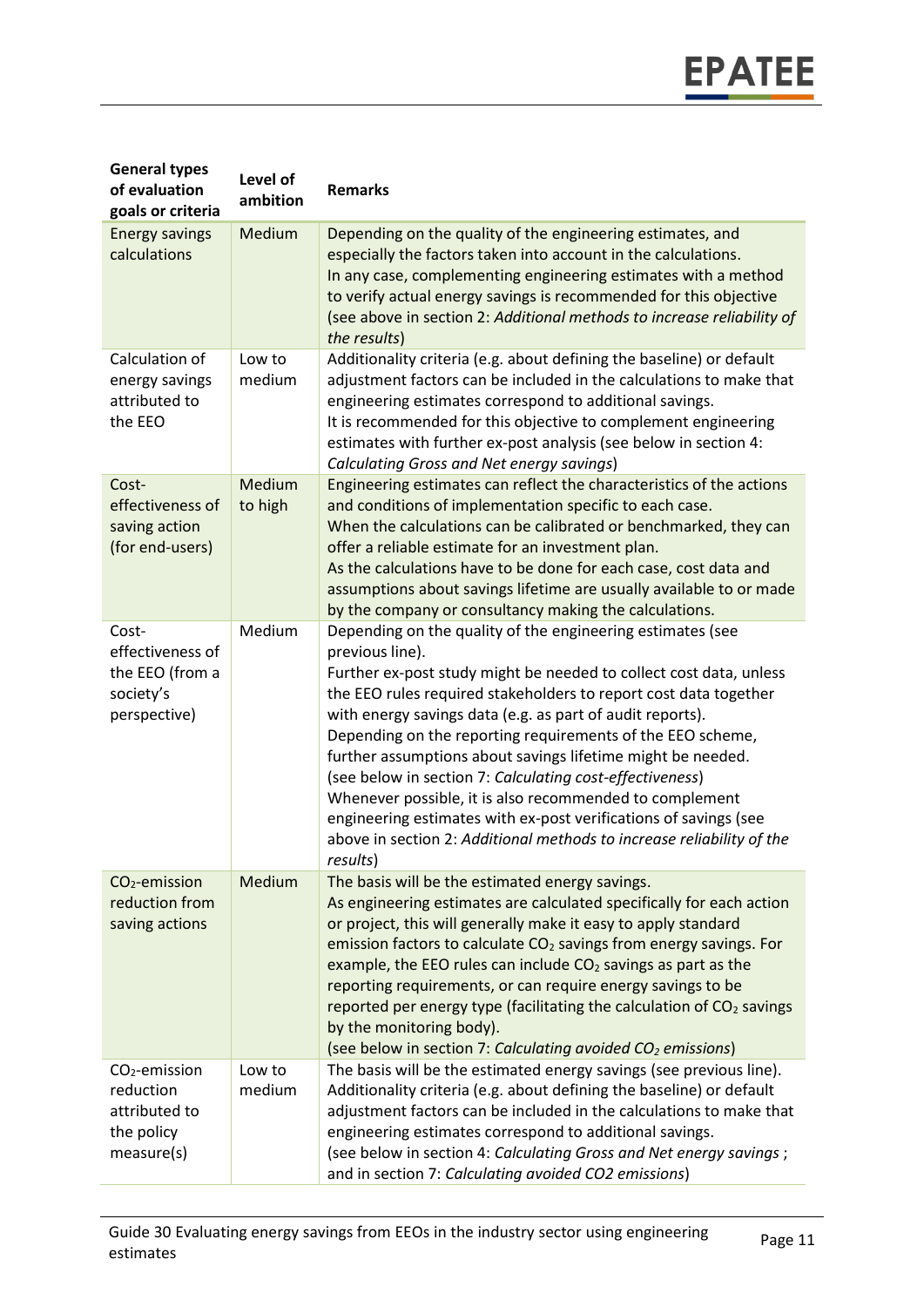## **3.2 Reporting expectations**

The rules of the EEO include the definition of the unit used to count the results to be reported by the obligated parties. This unit includes several criteria for which various options are possible.

| Criteria                                                               | <b>Common options</b>                                                                                       | <b>Remarks</b>                                                                                                                                                                                                                                                                                                                                                                                                                                                                                                                               |
|------------------------------------------------------------------------|-------------------------------------------------------------------------------------------------------------|----------------------------------------------------------------------------------------------------------------------------------------------------------------------------------------------------------------------------------------------------------------------------------------------------------------------------------------------------------------------------------------------------------------------------------------------------------------------------------------------------------------------------------------------|
| <b>Nature of the</b><br>objective                                      | <b>Energy savings</b><br>$CO2$ savings<br><b>Bill savings</b>                                               | Choice mostly depending on the primary objective<br>of the EEO                                                                                                                                                                                                                                                                                                                                                                                                                                                                               |
| <b>Duration</b> for<br>which the results<br>are counted                | Annual (or first-year)<br>Lifetime cumulated<br>Cumulative over the<br>obligation period (see<br>section 5) | Choice depending on the EEO objectives.<br>A "lifetime cumulated" unit can be chosen to value<br>long-lifetime actions. But this can require to<br>estimate energy savings over long durations, which<br>can increase uncertainties.                                                                                                                                                                                                                                                                                                         |
| <b>Energy basis</b><br>(when primary<br>objective =<br>energy savings) | Primary energy savings<br>Final energy savings                                                              | Choice depending on the objectives and scope of<br>the EEO. For example, primary energy savings can<br>be chosen if the scope includes actions for<br>cogeneration (CHP). Final energy savings can be<br>chosen if the focus is on actions on energy end-<br>uses.<br>The energy savings to be reported in the context of<br>the EED article 7 are final energy savings. However<br>the EEO scheme can count primary energy savings<br>for national purposes, and then convert the results<br>in final energy savings when reporting for EED |
|                                                                        |                                                                                                             | article 7 (e.g. case of the Italian white certificates<br>scheme).                                                                                                                                                                                                                                                                                                                                                                                                                                                                           |
| <b>Energy unit</b><br>(when primary<br>objective =<br>energy savings)  | PJ / ktoe / TWh /                                                                                           | Choice usually depending on the energy unit<br>commonly used in the country (e.g. for the<br>national energy balance), or on the objectives or<br>scope of the EEO. For example, ktoe can be used if<br>the priority is to save fossil fuels. TWh can be used<br>if the scope of the EEO is restricted to electricity<br>savings.                                                                                                                                                                                                            |
| <b>Evaluation</b><br>perspective                                       | Gross / Additional / Net                                                                                    | For more explanations, see in section 4 Calculating<br>Gross and Net energy savings.                                                                                                                                                                                                                                                                                                                                                                                                                                                         |

Scaled savings from engineering estimates will then be calculated in the unit chosen for the EEO.

It can also be needed to express the results in another unit than the one of the EEO. For example, to compare results with other policies (benchmarking), or to report results in other context (e.g. for the article 7 of the Energy Efficiency Directive).It is therefore important to **keep the documentation** of the engineering estimates (e.g. through standard template for audit reports). These details can indeed be needed to convert the results from the unit of the EEO to the other unit.

Guidance and examples of template to document deemed savings can be found in the standard [ISO 50046:2019.](https://www.iso.org/standard/67790.html)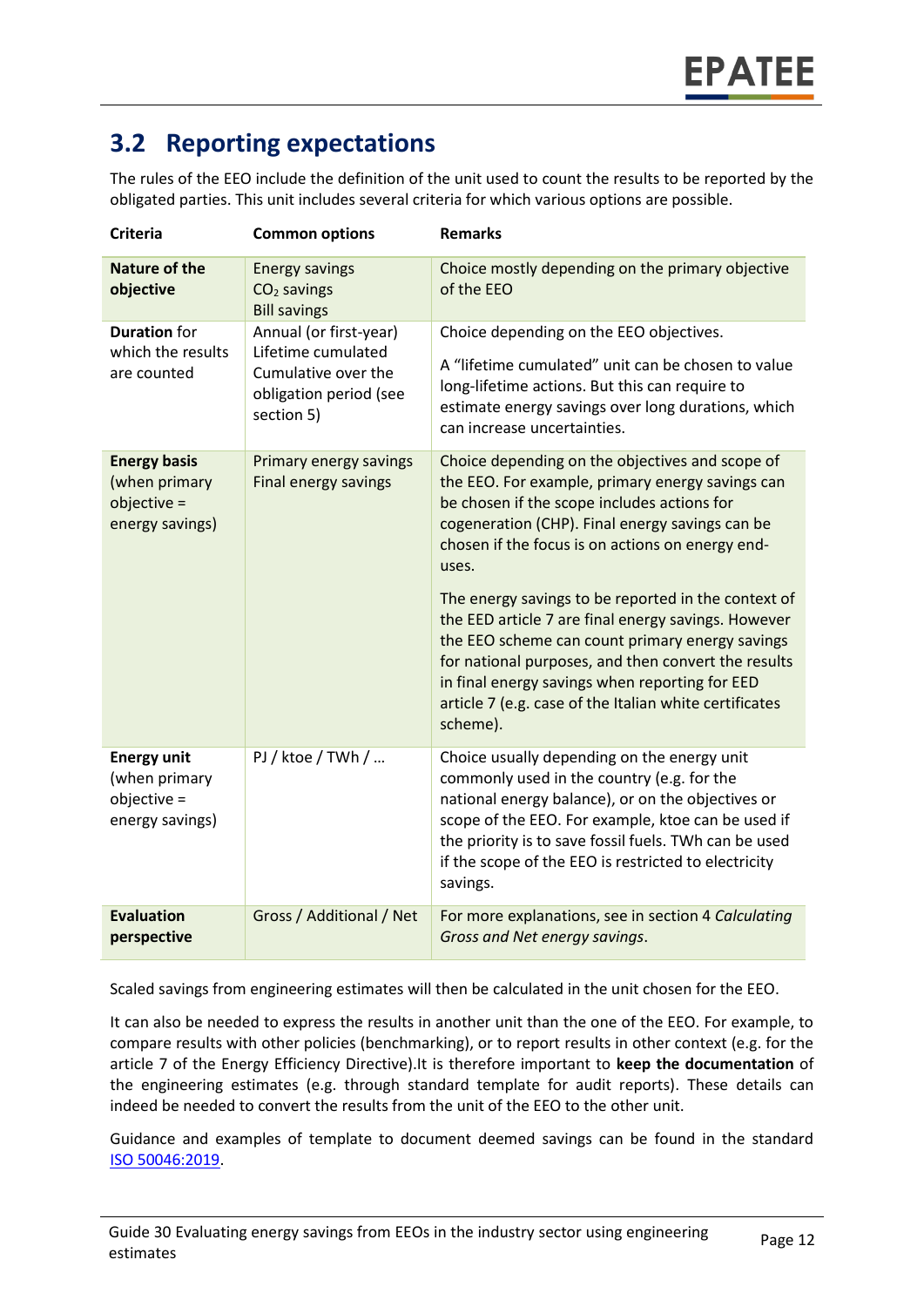### **3.3 Time frame for evaluation**

The period under evaluation usually corresponds to the latest period of the EEO scheme, and more specifically to the period(s) for which the target(s) under review has been set.

One of the advantages of engineering estimates is that it enables to assess energy savings **along the implementation of the action** (and possibly before the actions are implemented). Two steps can be distinguished:

- 1. **Calculations made by the stakeholders** reporting energy savings to the public authority or monitoring body of the EEO scheme: these are often to be done before the actions are implemented (e.g. as part of a feasibility study or energy audit), possibly with an update once the actions are in place.
- 2. **Verification and validation of the calculations by the public authority or monitoring body**: depending on the complexity of the actions or projects (and on the use of standardised formulas or general calculation methodology), the validation can be partly or fully automatized (i.e. with no or limited time lag) or can require further analysis (i.e. with some time lag). In the latter case, the time lag can also increase with the flow of projects to validate.

Usually, a **periodical** (often annual) **review** of the energy savings results is made to take into account possible cancellations of energy savings (e.g. due to non-compliance detected through controls), and more generally to make verifications. It can also be done to convert the energy savings results into another energy savings unit when needed for external reporting purposes (e.g. for the annual reports in the context of the Energy Efficiency Directive).

In case the rules of the EEO scheme include **standardised calculation formulas**, time is needed to prepare and validate them. Further updates might also be needed, for example based on feedback from stakeholders or verifications. The time and resources needed to develop (or update) a catalogue of calculation formulas depend on the number and diversity of the action types to be included in the catalogue, previous experience (e.g. through voluntary agreements or audit programmes), level of consensus (or disagreement) about calculation formula, etc.

The **development of a catalogue** of calculation formulas is thus to be considered when there is enough visibility about the existence of the EEO scheme. The obligation periods defined in the EED Art. 7 (currently 2014-2020, then 2021-2030) help to provide a legislative visibility.

In case the rules of the EEO scheme include a **general calculation methodology**, this will usually need less time than for standardised formulas to be prepared. But this can require an iterative process to find the appropriate level of details in the requirements and guidelines set in the methodology.

The **validation process** of the formulas or calculation methodology can include a **consultation** of the stakeholders, either through an open public consultation or within technical working groups. The time needed for the consultation can be set by law. In this case, this should be taken into account to avoid postponing the start or revision of the EEO scheme.

The use of engineering estimates can be complemented by other methods to verify and improve their reliability (see in section 2 *Additional methods to increase reliability of the results*). These additional methods have different timeframes. It is thus recommended to consider how the combination of evaluation activities should be planned, especially to ensure the feasibility of the corresponding data collection and to optimize the use of resources (time and budget). (Guidance and examples of template to document deemed savings can be found in the standard [ISO 50046:2019.](https://www.iso.org/standard/67790.html)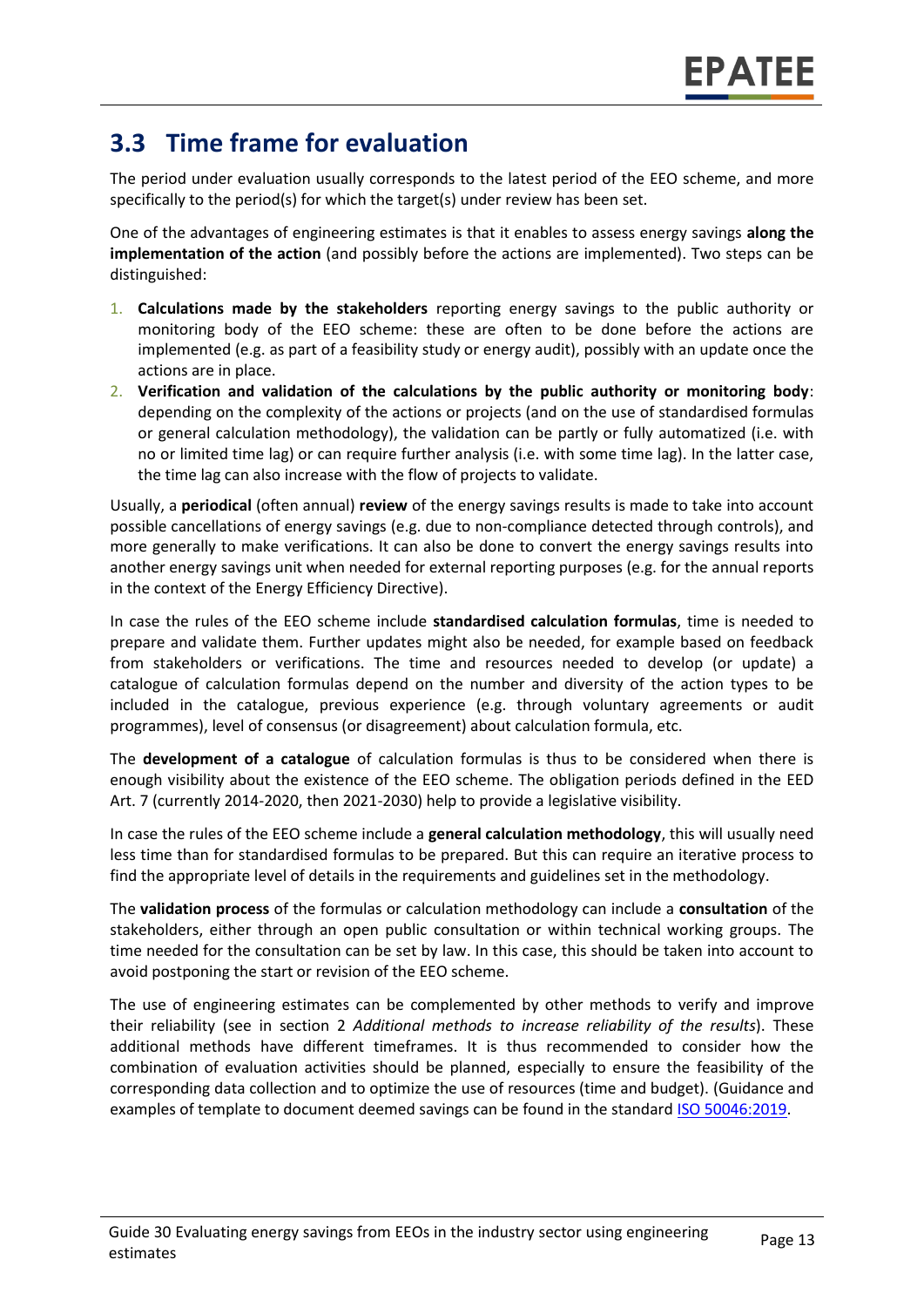#### **3.4 Expertise needed for chosen method**

The calculation of engineering estimates requires expertise about the following:

- Sectoral (or even more specific) expertise about the energy efficiency actions eligible to the EEO scheme: this is needed to select the essential parameters to describe the action types and their energy saving effect (either for defining standardised calculation formulas, or for performing calculations based on a general calculation methodology).
- Sectoral (or even more specific) expertise about data or trends in energy consumption and energy efficiency markets: this can be needed to define the baseline, especially if the EEO rules require calculating additional energy savings.
- Expertise with energy modelling (in case models are used for the calculations), and especially with calibrating models.
- **This guidance considers the use of engineering estimates in the industry sector**. Depending on the action types eligible to the EEO scheme, the following expertise specific to action types can for example be needed:
- about heat, steam and cooling processes (including about heat recovery systems);
- about electric motors;
- about compressed air systems

In addition to these cross-cutting action types, energy saving opportunities in the industry sector can correspond to actions specific to various types of industrial processes that can require specific expertise about their optimisation.

**Most of this guidance can also be useful when considering the use of engineering estimates in other sectors** (e.g. for large commercial buildings or for the agriculture sector). In this case, other sectoral expertise can be needed depending on the action types to be covered.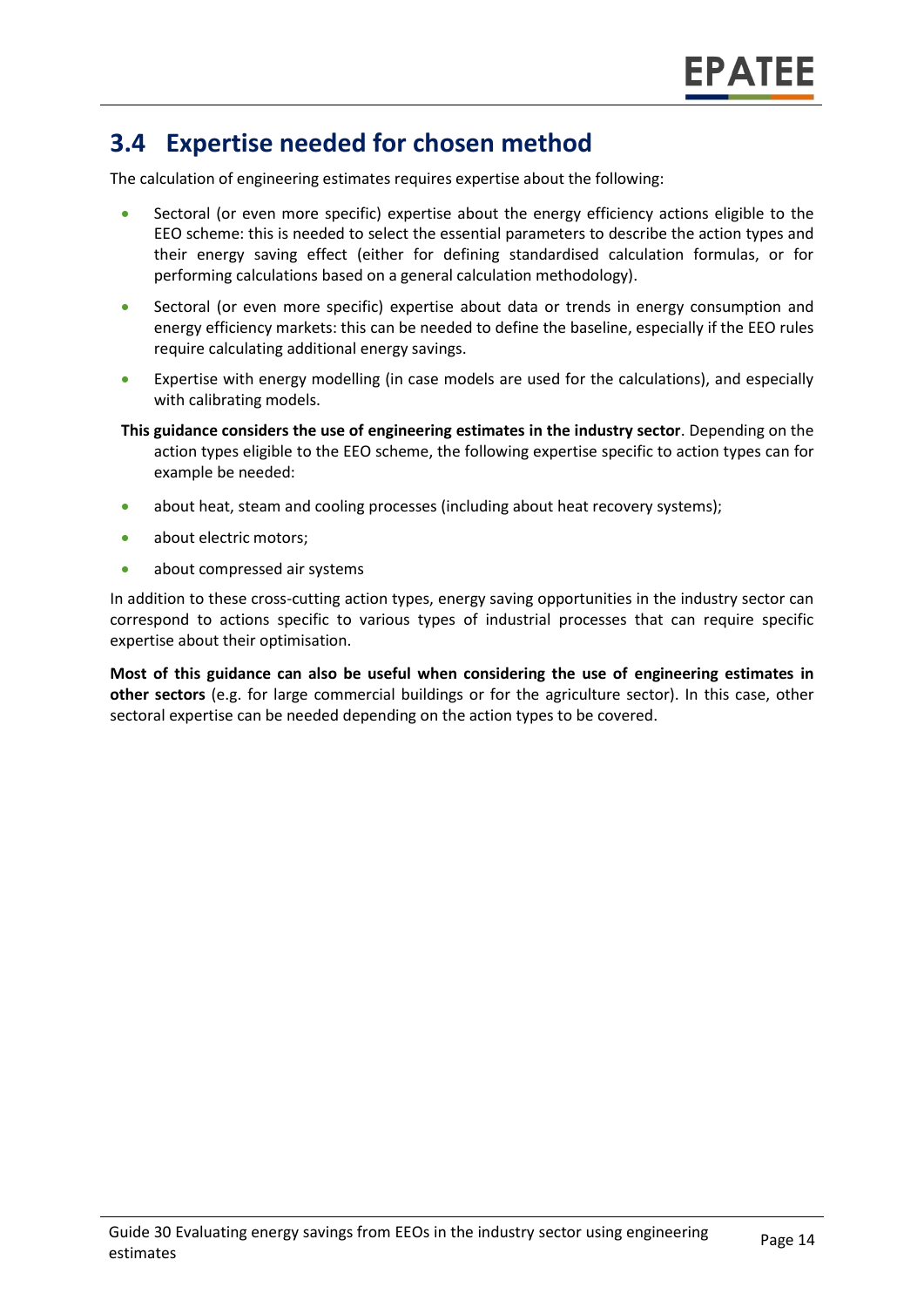## **4 | KEY METHODOLOGICAL CHOICES FOR CALCULATION OF ENERGY SAVINGS**

Guidance and examples of template to document deemed savings can be found in the standard ISO [50046:2019.](https://www.iso.org/standard/67790.html) This section deals with key methodological choices to be considered when calculating energy savings: consistency between ex-ante and ex-post evaluation, baseline, normalization and adjustment factors. These choices are important **to document** when reporting energy savings, to ensure the **transparency** of the results.

For more guidance about documentation, see for example [ISO 50046:2019.](https://www.iso.org/standard/67790.html)

#### **4.1 Matching method with earlier ex-ante evaluation**

From the viewpoint of methodological consistency and data availability using the same method in the ex-ante evaluation and in the ex-post evaluation is recommended.

In the case of an EEO scheme, the **ex-ante evaluation** can take the form of an **assessment of the energy savings potential** within the scope of the scheme, complemented with assumptions about rates of achievement of this potential. This basis will then be taken into account when setting the target(s) for the EEO scheme. The ex-ante evaluation can also be an **impact assessment**, especially when such assessment is required due to the legislative process (e.g. when each period and target of the EEO scheme needs to be voted by the Parliament). In this later case, the impact assessment can include several scenarios to compare impacts according to distinct alternatives (e.g. in terms of levels of targets).

Other background elements usually enter into the process of defining the target(s): umbrella objectives (e.g. due to a national Energy Law, to the national targets transposed from the EU Energy Efficiency Directive), economic context (e.g. trends in energy prices), interactions with other policy measures, consultation(s) with stakeholders. These other elements will mostly be related with the assumptions about rates of achievements. Therefore, the consistency between ex-ante and ex-post evaluations is mostly to be ensured between the assessment of savings potential (or impact assessment) and the ex-post evaluation based on engineering estimates (for the case considered in this guidance). The same calculation methodology can be used for both, the ex-ante and the ex-post evaluation. Respectively to set the target and to verify its achievement. When it is not the case, it is important to use the same principles when defining the baseline(s).

As discussed in section 2 (see *Additional methods to increase reliability of the results*), additional method(s) can be used to verify energy savings ex-post. In that case, the results from these ex-post verifications can be used to improve the engineering estimates for future ex-ante or ex-post evaluations. For a general discussion about possible combinations of methods applied ex-ante and ex-post, see chapter 7 in thi[s document.](https://www.epatee-toolbox.eu/wp-content/uploads/2019/04/Saving_calculation_methods_for_EPATEE_Toobox_2019_04_24.pdf)

It is important here to **distinguish ex-post verifications done as part of controls, and ex-post verifications done as part of an evaluation**. Controls are commonly decided on a risk-based approach, in order to focus the means of control where the risks are higher or more critical. Therefore, results from controls are not meant to be representative.

Evaluation methodologies are usually designed to look at the whole scheme, taking into account representativeness, risks of sample bias, etc. Depending on the evaluation objectives, evaluation results can thus be expected to be representative.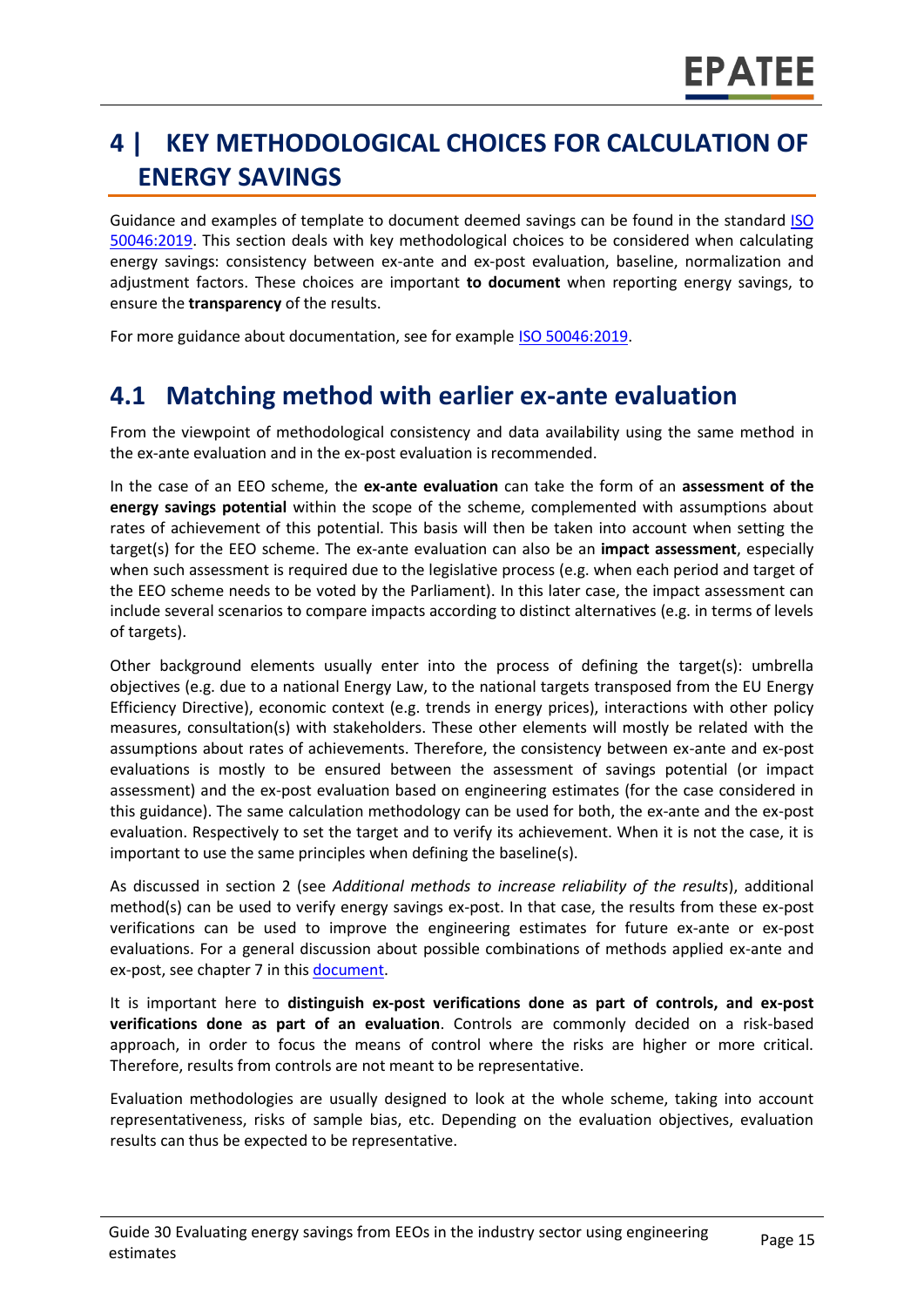### **4.2 Calculation baselines**

**Gross energy savings** are defined in general as the difference between the situation including the implementation of energy saving actions and a reference situation without the saving actions. This reference situation can be defined using various calculation baselines. For a general discussion about calculation baselines, see the link to thi[s document.](https://www.epatee-toolbox.eu/wp-content/uploads/2019/04/Application_of_KB_savings_baselines_and_correction_factors_in_the_Toolbox_and_PSMCs_190418_.pdf)

When evaluating the energy savings from an EEO scheme, the baseline is also usually defined to represent what the situation would have been in the absence of the EEO scheme. This is in particular linked to the concept of **additionality**, as defined in the amended EED (EU 2018/2002)):

"*To determine the savings that can be claimed as additional, Member States shall have regard to how energy use and demand would evolve in the absence of the policy measure in question by taking into account at least the following factors: energy consumption trends, changes in consumer behavior, technological progress and changes caused by other measures implemented at Union and national level*" (EED 2018/2002), Annex V (2) point (a)).

Therefore, **this guidance considers** here **for the EED Art. 7 purposes** the case where the evaluation objective is **to calculate additional savings**.

When using engineering estimates, additionality has to be taken into account in the calculation assumptions, as engineering estimates are usually first calculated before the actions are implemented (to give visibility to stakeholders, see section 3 *Meeting evaluation goals and ambition*). Two main approaches are thus possible:

- 1. Take into account **additionality criteria** in the definition of the baseline (option presented below).
- 2. Apply **adjustment factors** to gross energy savings (option presented later in this section, see *Adjustment factors*)

Additionality criteria are usually to take into account market trends or effects from other policy measures (particularly regulations setting minimum energy performance requirements). Typical examples of baselines used to calculate additional savings are:

- **market average**: using statistics on market average is a common way to reflect market trends in the baseline. This option can for example be used for cross-cutting technologies. One possible difficulty to use this option is when market data are not available. In this case, one alternative is to use as market average the characteristics of the technology deemed to be dominant on the market. Moreover, this option might not be applicable for actions very specific to particular industrial processes (for which there is no real market to compare with).
- **minimum efficiency standards**: using as baseline the minimum energy performance requirements set in current regulations is a common way to ensure that energy savings are additional to these regulations (thereby avoiding double counting).
- **energy efficiency indicators from benchmarking**: when no market average can be defined or no standard is applicable, an alternative can be to look for benchmarking data about energy efficiency indicators (e.g. kWh per ton of product).

**In some cases, the baseline for additional savings can be** the same as for gross savings, i.e. **equivalent to a before/after comparison**. When using engineering estimates, the rules of the EEO scheme can require in that case to calibrate the baseline energy consumption with metered data. This option can for example be allowed when it is considered that the current rate of action is very low (e.g. actions with long payback time), thus assuming that all corresponding actions can be considered additional.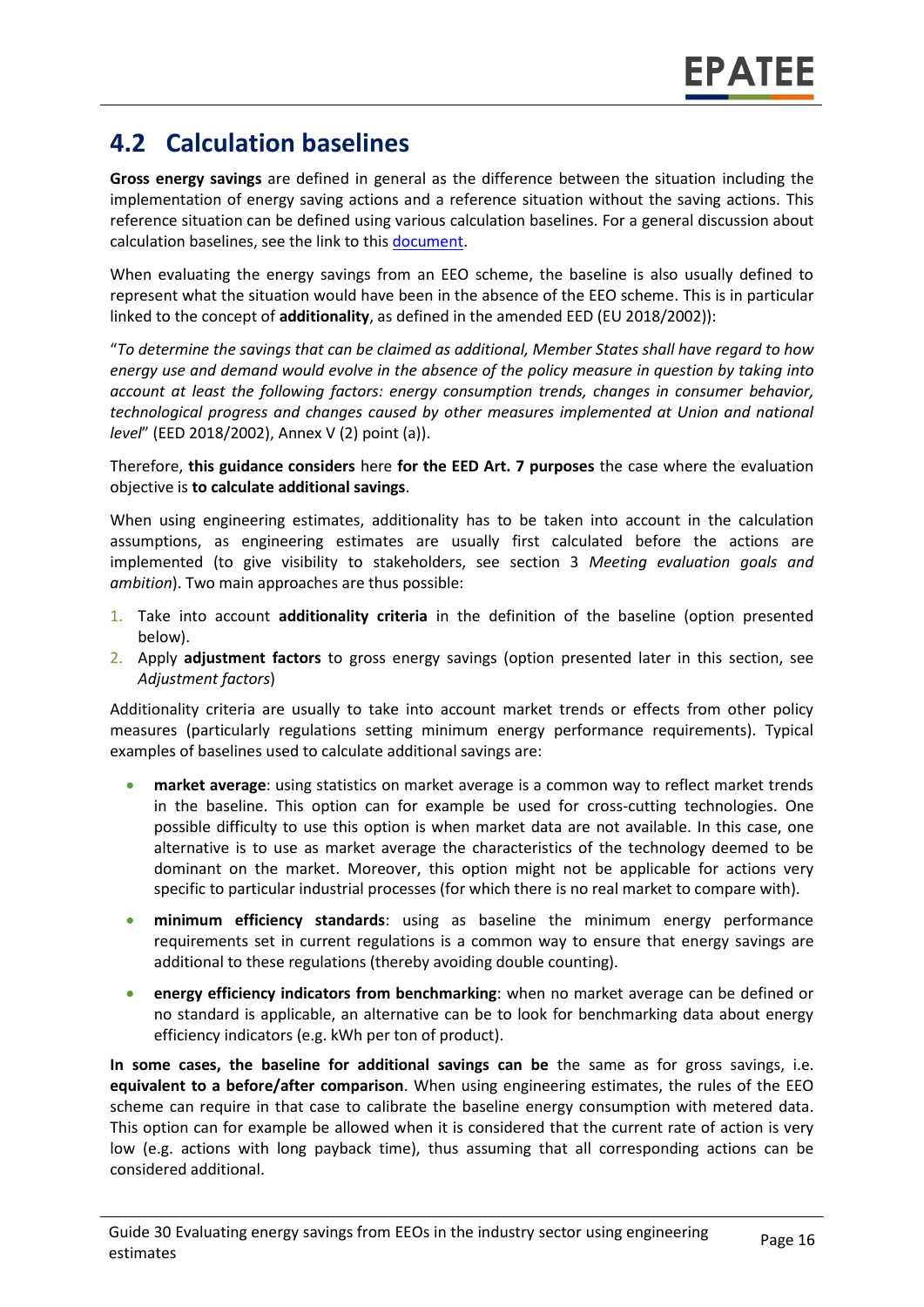### **4.3 Normalization factors**

The calculation of engineering estimates is usually made based on normalized conditions of use (of the energy systems). When dealing with actions in industry, the main conditions to normalize are often the **volumes and types of production**.

In practice, volumes and types of production can change rapidly and significantly. The rules about the calculation methodology therefore needs to specify what conditions should be taken as basis for the energy savings calculations. This is also needed to provide stakeholders with visibility about the energy savings that can be counted for the EEO.

One option can for example be to require to calculate the normalized conditions as an average over previous years (e.g. 3 to 5 years).

A complementary option can be to ask for verifications of the conditions sometime after the implementation of the actions. This can be used to obtain results closer to actual energy savings (as experienced by the end users). However this creates uncertainties for the stakeholders about the energy savings they can count for the EEO.

Depending on the type of action and related previous experience or study, it might also be relevant to consider the risks of performance gap. **Performance gaps** correspond to cases where the observed energy performance of the energy saving action installed is lower than the expected energy performance. For example about motors, this can happen when the actual load curve is different from the load curve assumed in the calculations (and that motor efficiency varies with load). More generally, it can for example be due to defaults in the technologies or inappropriate conditions of use.

Enforcing **quality requirements** can help to minimize the risks of performance gaps. Likewise, if the action is installed in a site where an **energy management system** is in place, this system should help detect defaults or suboptimal conditions of use. Thereby limiting the risks of performance gaps.

Factors to take into account performance gaps can for example be derived from previous studies on samples of actions.

In case, the engineering estimates are based on measured data (e.g. metered load or flow data), the calculation methodology should include requirements about the representativeness of the metering or measurement period. If so, no further normalization is needed (nor factor about performance gap, depending on the type of data that is measured or metered).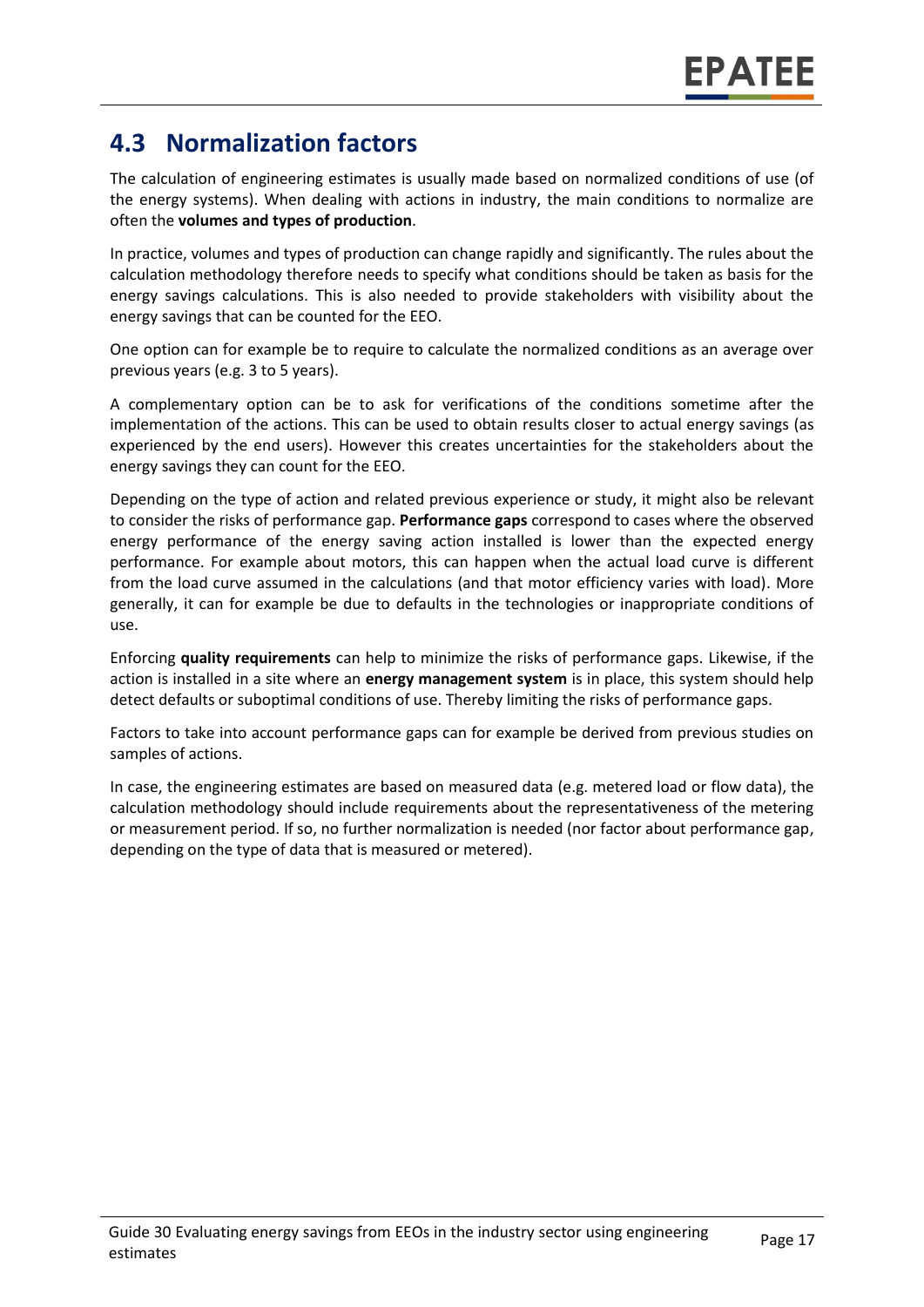### **4.4 Adjustment factors**

Adjustment factors define which part of the calculated energy savings can be attributed to a policy measure or meets the definition of savings specified in the evaluation objectives or reporting requirements. For a general introduction about adjustment factors, see table 1 [here.](https://www.epatee-toolbox.eu/wp-content/uploads/2019/04/Saving_calculation_methods_for_EPATEE_Toobox_2019_04_24.pdf)

This guidance considers the case where the evaluation objective is to calculate **additional savings** (for a discussion about this, see below *Calculating Gross and net savings*)

When using engineering estimates, additionality has to be taken into account in the calculation assumptions, as engineering estimates are usually first calculated before the actions are implemented (to give visibility to stakeholders, see section 3 *Meeting evaluation goals and ambition*). Two main approaches are thus possible:

- 1. Take into account **additionality criteria** in the definition of the baseline (option presented above in *Calculation baselines*).
- 2. Apply **adjustment factors** to gross energy savings (option presented here below)

Adjustment factors can concern free rider effect and spill-over/multiplier effect. For related definitions, see the **EPATEE terminology**. Free-rider and spill-over effects can also be encompassed in a single additionality factor.

In any case, when using deemed savings, these effects can only be taken into account based on previous studies or surveys used to define corresponding adjustment factors. For an example about this, see the **case study about Danish EEO scheme** [\(Broc, 2017a\)](https://www.epatee-toolbox.eu/wp-content/uploads/2018/10/epatee_case_study_denmark_eeo_scheme_ok.pdf).

It should be noted that in most of the available experience (especially in Europe), adjustment factors have been defined to take into account free-rider effect only. Spill-over effects have indeed proven to be more difficult to assess quantitatively (see also the experience from the Danish EEO scheme).

In case of other policy measures target the same saving action types as the EEO scheme (either partial or full overlap), the evaluation of the energy savings should also consider how **double counting** is avoided or corrected. Methods to tackle double counting or interaction between policy measures go beyond the scope of this guidance.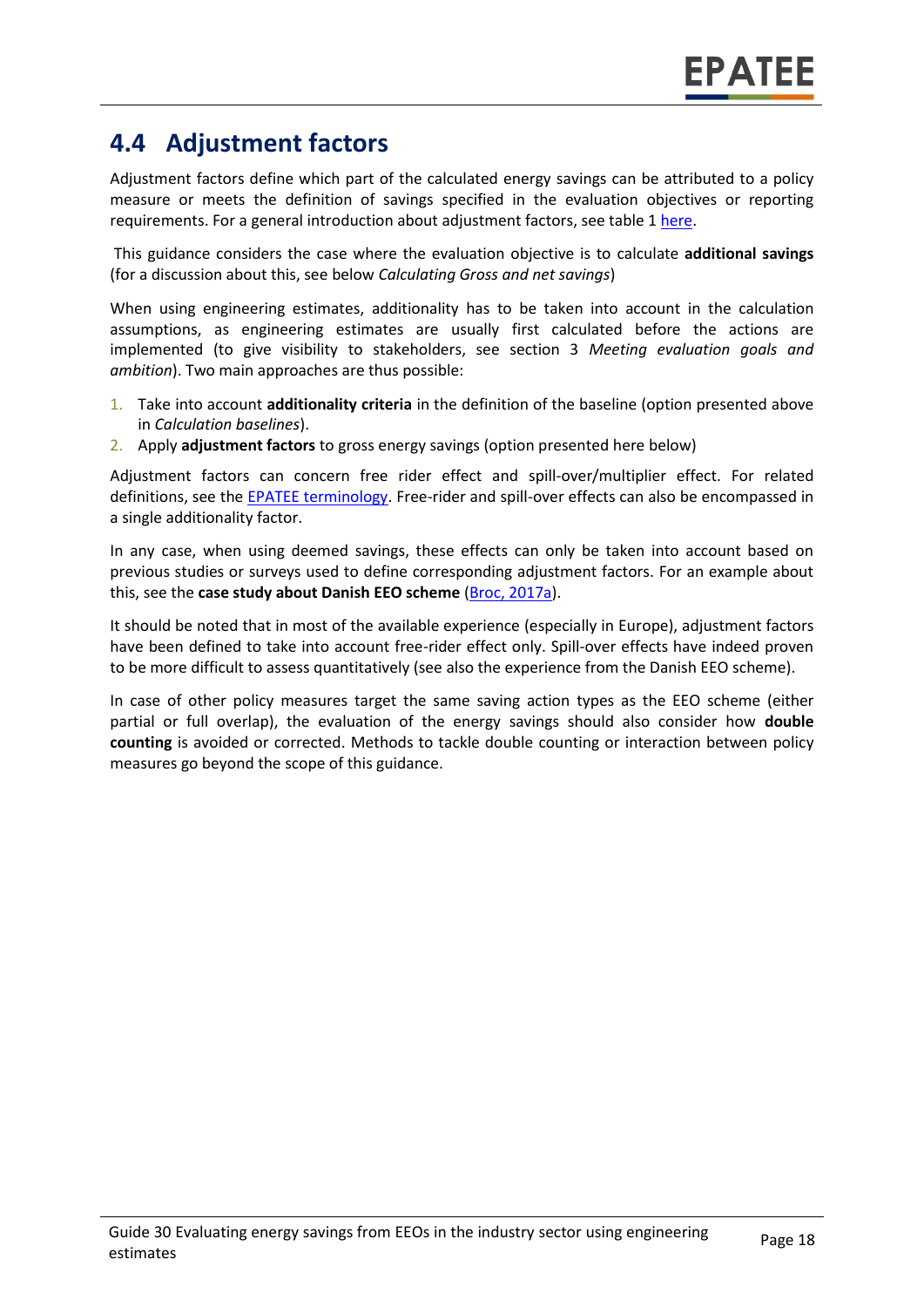#### **4.5 Calculating Gross and Net energy savings**

**Gross energy savings** are energy savings **calculated from the point of view of the final consumers**, i.e. independently of whether the participants to the policy measure would have acted the same or differently in the absence of the policy measure.

Usually the baseline energy consumption used to calculate gross energy savings is the energy consumption before the energy saving actions were installed or implemented.

The calculation of gross energy savings can include the use of **normalization factors** to ensure that the baseline energy consumption and the energy consumption with the energy saving action are comparable. For the industry sector, key normalization factors are often related to the volumes and types of production (see *Normalization factors* above).

Depending on the type of action and data used to calculate gross savings, it can also be relevant to use correction factors for **performance gaps** (see *Normalization factors* above). These effects indeed affect energy savings from the point of view of the final consumers.

**Net energy savings** are **calculated from the point of view of the public authority, policymaker or other stakeholder** that provides any type of support or incentive to promote the energy saving actions. Therefore, this calculation takes into account effects related to the causality or attribution of the actions or energy savings to the policy measure or interventions of the stakeholders.

When evaluating an EEO scheme, it is common in Europe to speak about **additional savings** instead of net savings, due to the terminology of the [EU Energy Efficiency Directive.](https://eur-lex.europa.eu/legal-content/EN/TXT/?uri=CELEX:02012L0027-20190612) More generally, the term "additional savings" is also used because the objective of the EEO schemes is usually to achieve energy savings either additional to a business-as-usual scenario, or additional to the effects of other policy measures (particularly regulations).

When using engineering estimates, additionality has to be taken into account in the calculation assumptions, as engineering estimates are usually first calculated before the actions are implemented (to give visibility to stakeholders, see section 3 *Meeting evaluation goals and ambition*). Two main approaches are thus possible:

- 1. Take into account **additionality criteria** in the definition of the baseline (option presented above in *Calculation baselines*).
- 2. Apply **adjustment factors** to gross energy savings (option presented above in *Adjustment factors*).

Additional methods can then be used to assess net or additional savings ex-post (e.g. at the end of an obligation period). Explanations and guidance about methods for this type of ex-post evaluation can be found in the topical case study about the evaluation of net energy savings (Voswinkel [et al., 2018\)](https://www.epatee-toolbox.eu/?page_id=416).

Additional or net savings should also be corrected for double counting, in case of possible overlap between the EEO scheme and other policy measures. The overlap in the calculated savings should be analysed at the level of the overall policy portfolio or sector. For addressing double counting see [\(Vreuls, 2005\)](http://www.ieadsm.org/task/task-1-subtask-9-evaluation-guidebook/) or [\(Broc et al.,](https://www.epatee-lib.eu/media/docs/D4_EMEEES_Final.pdf) 2009).

See also sections 8 about concrete examples and 9 about further reading.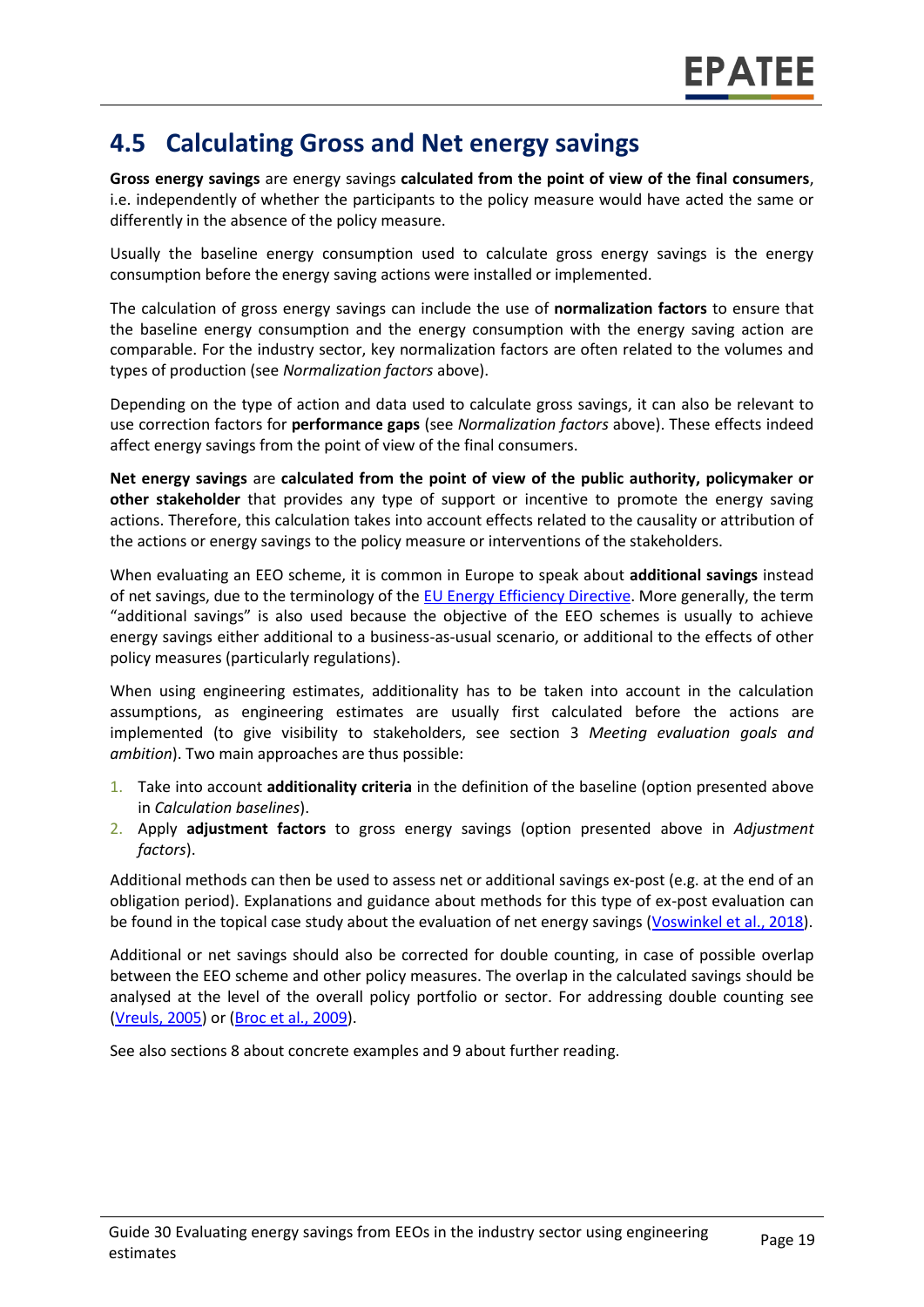### **5 | INPUT AND OUTPUT**

#### **5.1 Main data requirements and data sources and collection technics**

General data requirements specified in the table below correspond to the calculation of gross energy savings, when using the baseline option [**before/after**], i.e. a baseline representing the situation before energy saving actions are implemented. The case about using baseline options to calculate additional energy savings is discussed later on (see *Data issues when evaluating net energy savings*).

The table below deals with the case where engineering estimates are the result of calculations that estimate "before" and "after" energy consumption through intermediate parameters.

| <b>Calculation subject</b>                                                             | <b>Data requirements</b>                                                                                   | Possible data sources and<br>collection technics                                                                                                                                                         |
|----------------------------------------------------------------------------------------|------------------------------------------------------------------------------------------------------------|----------------------------------------------------------------------------------------------------------------------------------------------------------------------------------------------------------|
| Parameters used to calculate<br>the energy consumption<br>"before"                     | Selecting data<br>representative of usual<br>conditions (e.g. averaged<br>over several years)              | Data can be collected or estimated<br>as part of an energy audit or<br>through the implementation of an<br>energy management system                                                                      |
| Parameters used to calculate<br>the energy consumption<br>"after"                      | Justifying the energy<br>efficiency improvement<br>brought by the action                                   | Data can for example be taken<br>from manufacturers'<br>documentation, or adapted from<br>results of measurements<br>previously made on similar actions.                                                 |
| Assumptions on savings<br>lifetime (and possibly on<br>evolution of savings over time) | Can be required depending<br>on the EEO rules<br>Needed to assess the cost-<br>effectiveness of the action | Can be based on energy auditors'<br>expertise or benchmarking<br>Can be updated afterwards (for<br>example if monitored with an<br>energy management system)                                             |
| Normalization factor for<br>volumes and types of<br>production (when relevant)         | Can be part of the<br>explanations required for<br>the reporting                                           | To be defined as part of the<br>calculations (specific to the case<br>evaluated).<br>Can be based for example on<br>conditions of previous years or on<br>planned production levels for<br>coming years. |
| <b>Correction factor for</b><br>performance gap (when<br>relevant)                     | Can be replaced by quality<br>requirements (or alike, e.g.<br>about energy management<br>system)           | Data from previous studies or<br>verification on similar actions.<br>Data from the literature.<br>Conservative assumptions.                                                                              |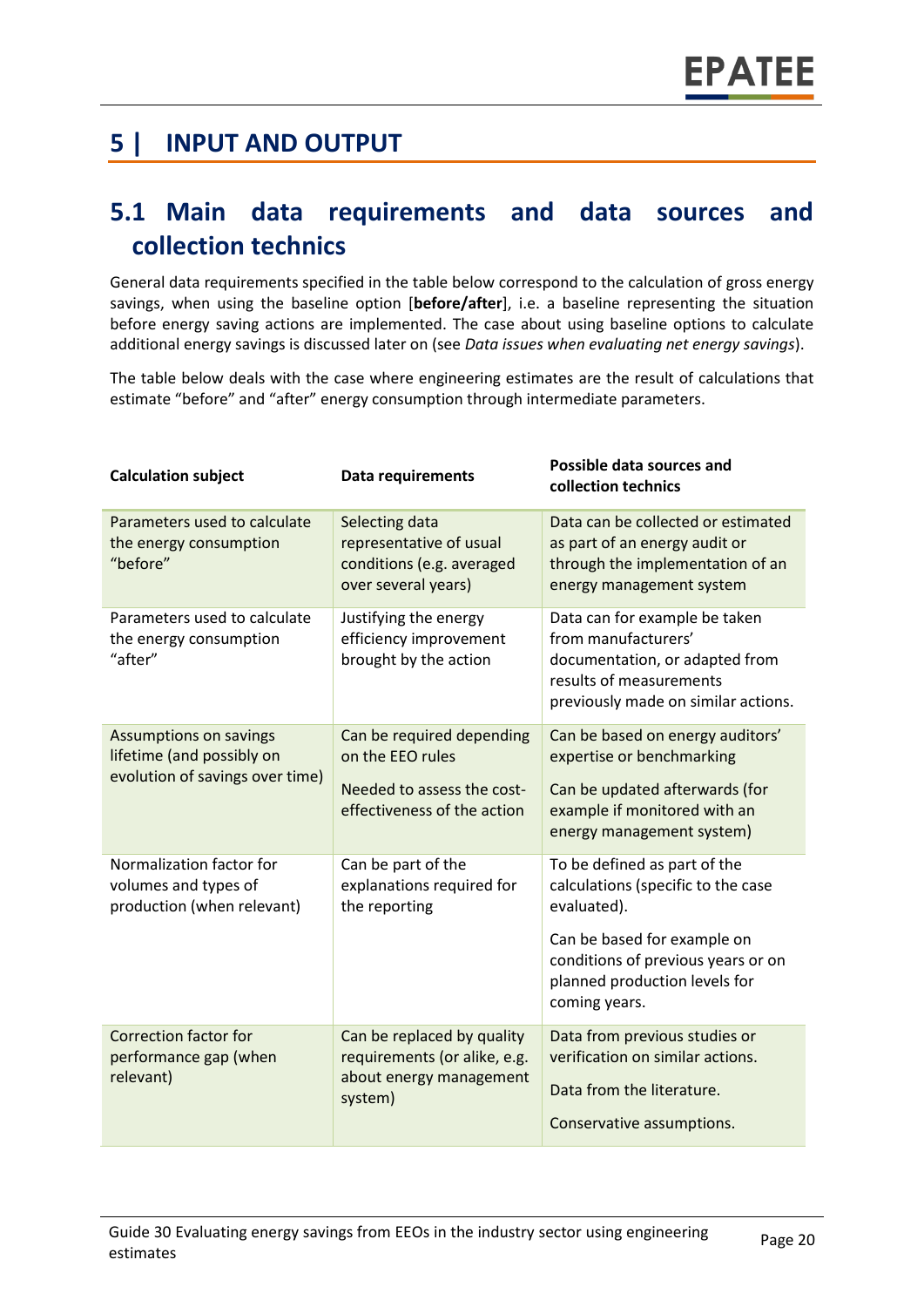One common approach to enable normalization is to estimate unitary energy consumption (e.g. in kWh per ton of product). However, it should be noted that energy consumption is not necessarily linearly proportional to production. For example, part of the consumption can be fixed, another part depending on the production. The corresponding formula can either be based on the engineering analysis of the process (when the influencing variables and their relations to energy consumption are well established by physics or other scientific laws), or based on statistical analysis of previous periods (e.g. for complex processes).

#### **Complementary information**

Depending on the rules of the scheme, complementary information or data can be required, for example:

- Explanations about the selection of the action implemented;
- Cost data (e.g. to calculate payback time, see also in section 7 *Calculating cost-effectiveness*)

#### **Data issues when evaluating net energy savings**

When evaluating energy savings from EEO schemes with engineering estimates, it is more common in Europe to speak of additional energy savings than net energy savings (see in section 4: *Calculating Gross and Net energy savings*).

When using engineering estimates, additionality has to be taken into account in the calculation assumptions, as engineering estimates are usually first calculated before the actions are implemented (to give visibility to stakeholders, see section 3 *Meeting evaluation goals and ambition*). Two main approaches are thus possible:

- 1. Take into account **additionality criteria** in the definition of the baseline (option presented in section 4, see *Calculation baselines*).
- 2. Apply **adjustment factors** to gross energy savings (option presented in section 4, see *Adjustment factors*).

The first option will lead to use a baseline different from the "before/after" comparison (for more details, see in section 4 *Calculation baselines*). This means the following data requirements:

- for the baseline option "**market average**": data about trends or recent market shares per energy class (or similar categories reflecting energy performance levels) to calculate the market average for energy consumption or energy performance characteristics (in case energy consumption is calculated with intermediate parameters), or alternatively the energy consumption or performance of the dominant technology on the market.
- for the baseline option "**minimum efficiency standards**": data about the current minimum energy performance requirements set in national or European regulations.
- for the baseline option "**energy efficiency indicators from benchmarking**": data from sectoral statistics or sectoral studies on energy efficiency (or alike).

When assessing net or additional savings with adjustment factors, the baseline option is "before/after" comparison (see above). The data needed for the engineering estimates to correspond to net or additional savings is then data to define the **adjustment factors**. Such data can be obtained from previous studies (e.g. previous surveys or market analysis) or the literature. As far as possible, it is recommended to use data from previous studies on the same policy measure and for the same or similar (sub-) sector.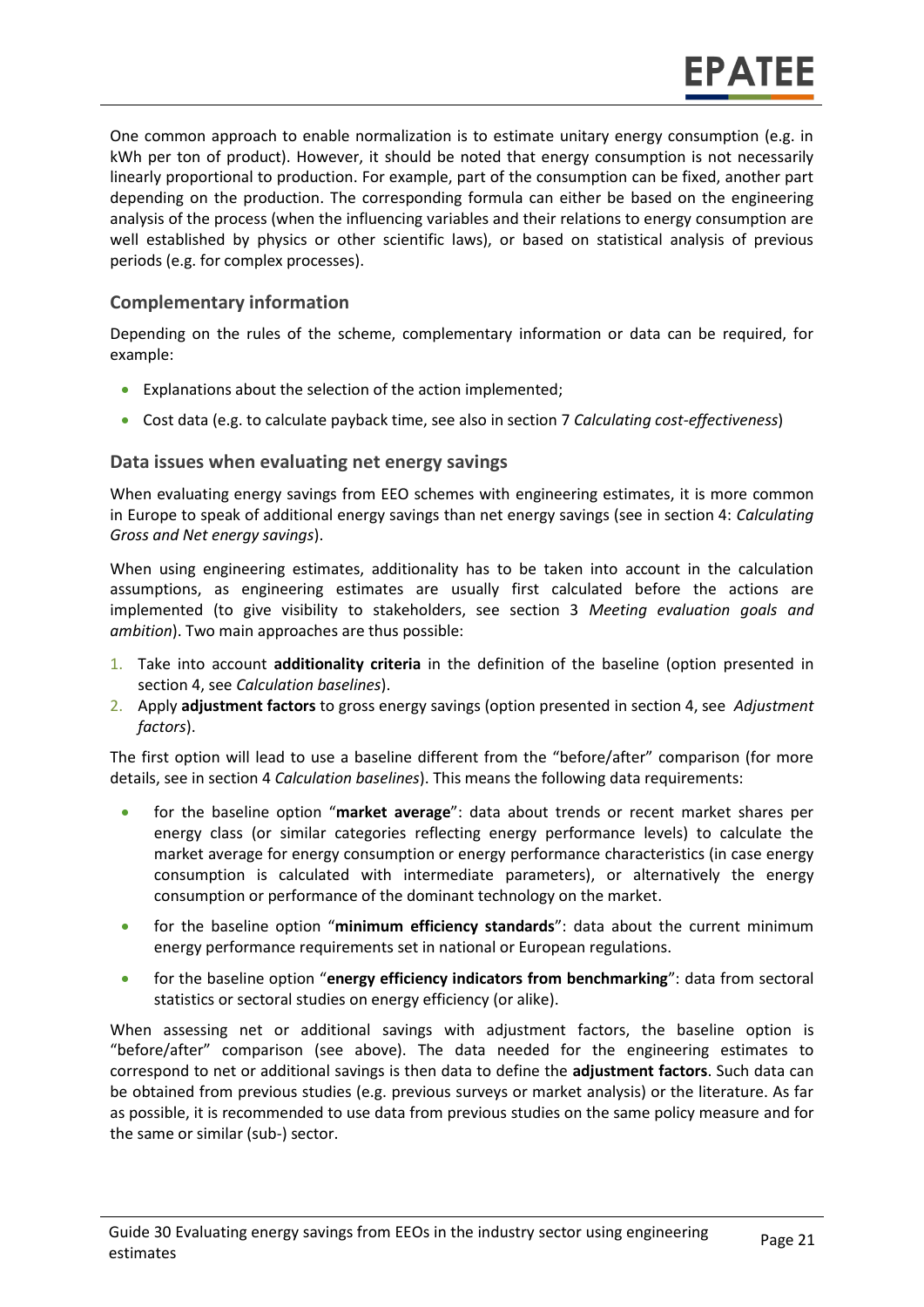Literature indeed shows that values for adjustment factors can vary significantly from one policy measure to another, one country from another, one sector from another, etc.

Complementary ex-post evaluations can be used to investigate and update or revise the adjustment factors. This is for example discussed in [following specific guidance.](https://www.eceee.org/static/media/uploads/site-2/library/conference_proceedings/eceee_Summer_Studies/2009/Panel_2/2.043/paper.pdf)

For more details about the evaluation of net energy savings, see the dedicated topical case study (Voswinkel [et al., 2018\)](https://www.epatee-toolbox.eu/?page_id=416).

#### **5.2 Energy savings in final terms or in primary terms**

Energy savings can be expressed in final terms or in primary terms See definitions about primary and final energy in the **EPATEE terminology**.

Usually engineering estimates (scaled savings) are first calculated in **final terms**. One advantage of choosing to calculate in final energy is that it enables to compare scaled savings with statistics of metered energy consumption (mostly energy bills, sub-metering or laboratory tests).

Scaled savings can also be calculated in **primary terms** (as in the Italian white certificates scheme), provided that energy savings are calculated for each energy carrier apart, and primary factors are available to convert the savings in final terms into savings in primary terms.

Scaled savings can also be calculated as monetary savings, i.e. savings on energy bills (see in section 3 *Reporting expectations*). This requires defining average energy prices per energy carrier, as well as a scenario of energy prices if the savings are calculated in cumulative terms, either over the obligation period or over the action lifetime. In this case, a discount rate can also be applied to the calculation (see *Energy savings over time* below).

For consistency, the metrics should be the same for setting the target(s) and counting the savings.

The energy savings results can then be expressed in other metrics for other purposes (e.g. reporting in the context of the EED article 7), provided that the data needed to convert from one metric to the other is available. It is thus important to identify the needs to express the results in different metrics, so that data used in the energy savings calculations are documented enough to enable future conversions.

#### **5.3 Energy savings over time**

Saving actions installed in a year lead to savings over a number of consecutive years, depending on the savings lifetime. E.g. a more efficient industrial boiler can save gas over its lifetime of about 20 years. Energy savings can be calculated in different metrics in terms of time reference, for example: year-to-year, annual, cumulated annual, cumulative. See the definitions in the **EPATEE** terminology.

The EEO scheme can count from first-year savings only, up to lifetime-cumulated savings (i.e. savings over the lifetime of the energy saving action).

For consistency, the metrics should be the same for setting the target(s) and counting the savings.

The energy savings results can then be expressed in other metrics for other purposes (e.g. reporting in the context of the EED article 7), provided that the data needed to convert from one metric to the other is available. It is thus important to identify the needs to express the results in different metrics, so that data used in the energy savings calculations are documented enough to enable future conversions.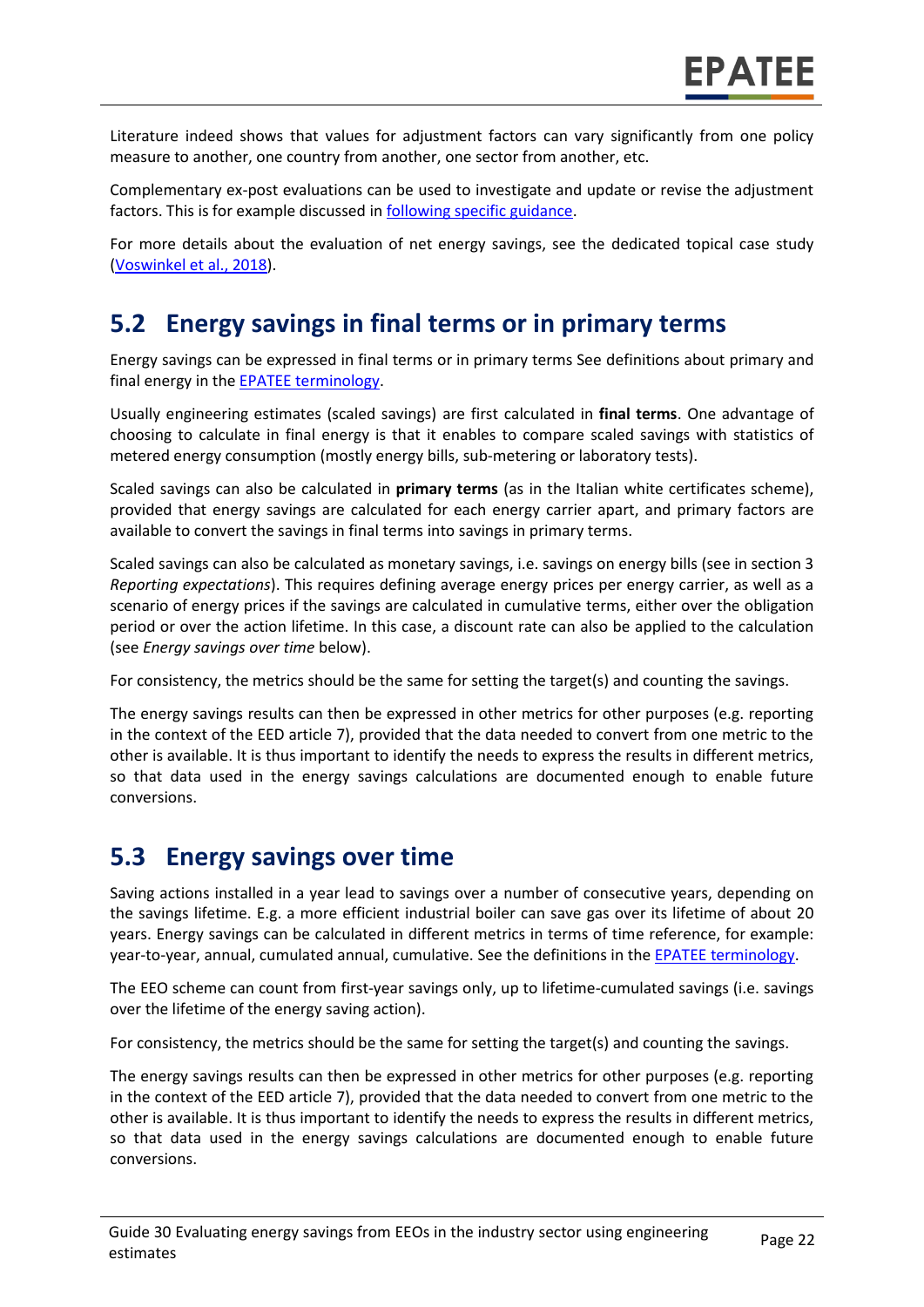If only first-year savings are counted and needed for reporting, then no further data is needed, apart from monitoring when the actions are installed (information needed anyway for the monitoring of the EEO scheme). For example, first-year savings of new actions correspond to the new annual energy savings as defined for EED article 7.

In other cases, the data about when the actions are installed will need to be complemented with data about the **estimated lifetime of the savings**, or the **periods over which savings can be counted** (crediting durations in the context of the EEO scheme).

When dealing with engineering estimates, the rules of the EEO scheme can indeed use different approaches, for example:

- Define standard lifetimes per action type (or general categories of actions), when using standardised calculation formula, or require justifications about the assumption on savings lifetime. Then energy savings are cumulated over this saving lifetime (e.g. case of the French white certificates scheme).
- Define standard crediting durations, per general categories of action, and then credit savings each year over the corresponding number of years (e.g. case of the Italian white certificates scheme).
- Define special factors applied to first-year savings to give a premium to long-lifetime actions (factor  $> 1$ ) and decrease the savings credits given to short-lifetime actions (factor  $< 1$ ) (e.g. case of the Danish EEO scheme).

Depending on the approach used, the monitoring system might need to keep track of the action types or categories. Especially if there is a need to convert the results in other metrics for other reporting purposes.

Examples of lifetime values can be found in the following sources:

- CWA 15693:2007. Saving lifetimes of Energy Efficiency Improvement Measures in bottom-up calculations. CEN Workshop Agreement, April 2007.
- EN 15459:2017. Energy performance of buildings Economic evaluation procedure for energy systems in buildings. CEN standard, June 2017. (See annex D).
- [Ecodesign Impact Accounting](https://ec.europa.eu/energy/en/studies/ecodesign-impact-accounting-0)  Status Report 2017. Prepared by VHK for the European Commission December 2017. (See annex A, pp.73-76).
- When dealing with actions in the industry sector, the calculation methodology can take into account that the savings lifetime can be shorter than the technical lifetime of the action due to business cycles or unexpected changes in activity (e.g. closure or relocation).

On top of cumulating savings over savings lifetime or crediting durations, the rules of the EEO scheme can also include the application of a **discount factor**. This discount factor can be used:

- For economic reasons: for example when the lifetime-cumulated energy savings are credited at once when the action is installed, and that the energy savings credits can be traded as a commodity (e.g. case of the French white certificates scheme)
- For technical reasons: for example, to take into account that energy savings can decrease over time (e.g. for behavioural actions).

When using an **economic discount factor**, it is usually the same value for all action types. Because once the energy savings are credited, they can be traded independently of the action types that produced these energy savings. The discount factor used for the EEO scheme is often defined from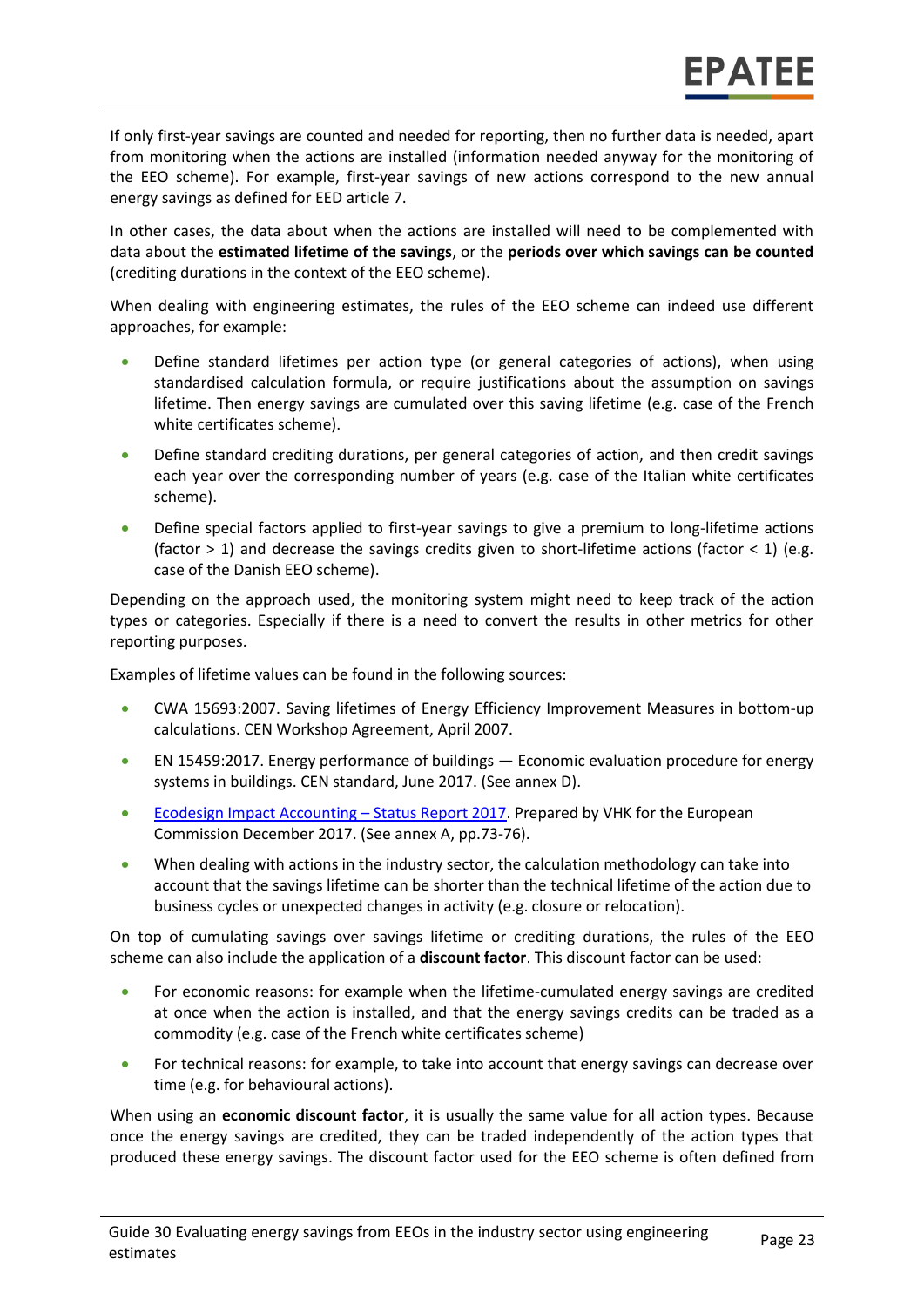discount factors commonly used by economic agents, for example discount factors used by public authorities.

When using **technical discount factors**, they usually need to be differentiated per action type, as the changes in energy savings over time depend on the action type. Overall, there is limited evidence about decrease (or increase) of energy savings over time (for more details about this issue, see for exampl[e Hoffman et al. 2015\)](https://emp.lbl.gov/publications/energy-savings-lifetimes-and).

A general default discount factor (i.e. uniform for all action types) can also be decided to reflect the risks related to the investment in the energy saving action, as perceived by the final customers or investors.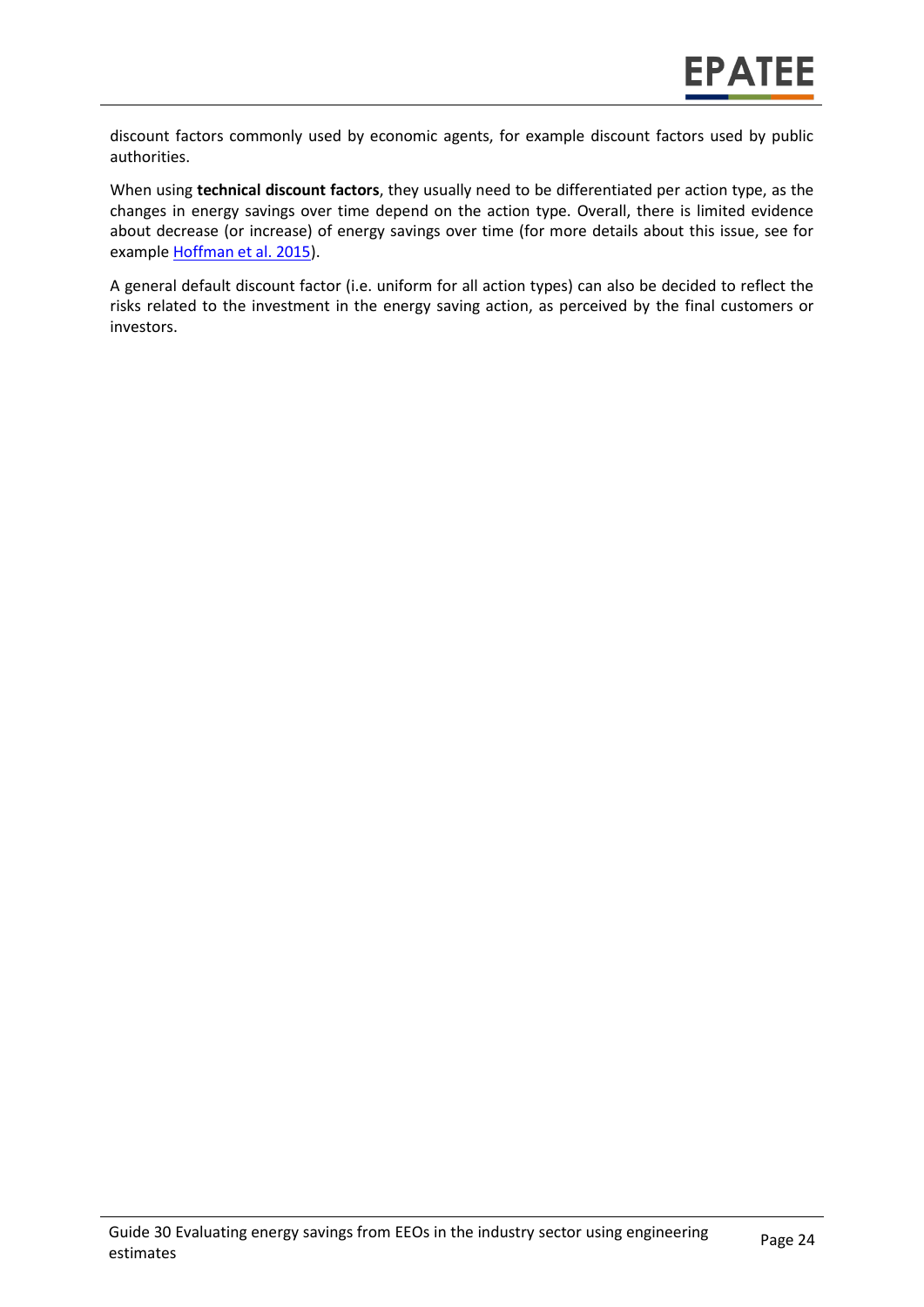## **6 | ALTERNATIVE FOR CHOSEN METHOD**

### **6.1 Alternatives to engineering estimates**

**Engineering estimates** are often chosen when the objective is to evaluate energy savings from actions or projects that can be specific to their context and conditions of implementation, while providing stakeholders with visibility about the calculation rules and enabling to inform directly the monitoring system (see in section 3 *Meeting evaluation goals and ambition*).

**Engineering estimates** are appropriate to evaluate savings from specific actions or cross-cutting actions whose characteristics can vary significantly from one project to the other. They are then a cost-effective when case-by-case calculations are needed, or when a feasibility study or energy audit would be done anyway (e.g. to prepare an investment plan). When the engineering estimates are based on standardised calculation formulas, they can also be used to process data in a partial or fully automatized way, thereby minimizing administration costs (especially when the data needed for the formula can be easily collected and reported by the stakeholders).

However, in case the action types can be standardised (e.g. standardised lighting actions) and the number of actions can be very large, **deemed savings** can be a more cost-effective evaluation approach (especially if the savings per action or project remain small). See the corresponding Specific Guidance 28.

This is why EEO schemes often make use of **different types of calculation methods**, depending on the type of energy saving action or project.

**Direct measurements** can also be required, especially for large projects in the industry (or large commercial buildings) (see e.g. the option of Monitoring and Measurement Plans in the Italian white certificates scheme).

In parallel, **billing analysis** (or other types of **econometric analysis**) is a common alternative when the evaluation objective is more specifically to verify the energy savings actually achieved or to assess the cost-effectiveness or efficiency of the scheme. See the corresponding Specific Guidance 29.

The table below presents the pros and cons of these methods commonly used for evaluating energy savings from EEO scheme (see also in section 2 *Additional methods to increase reliability of the results*).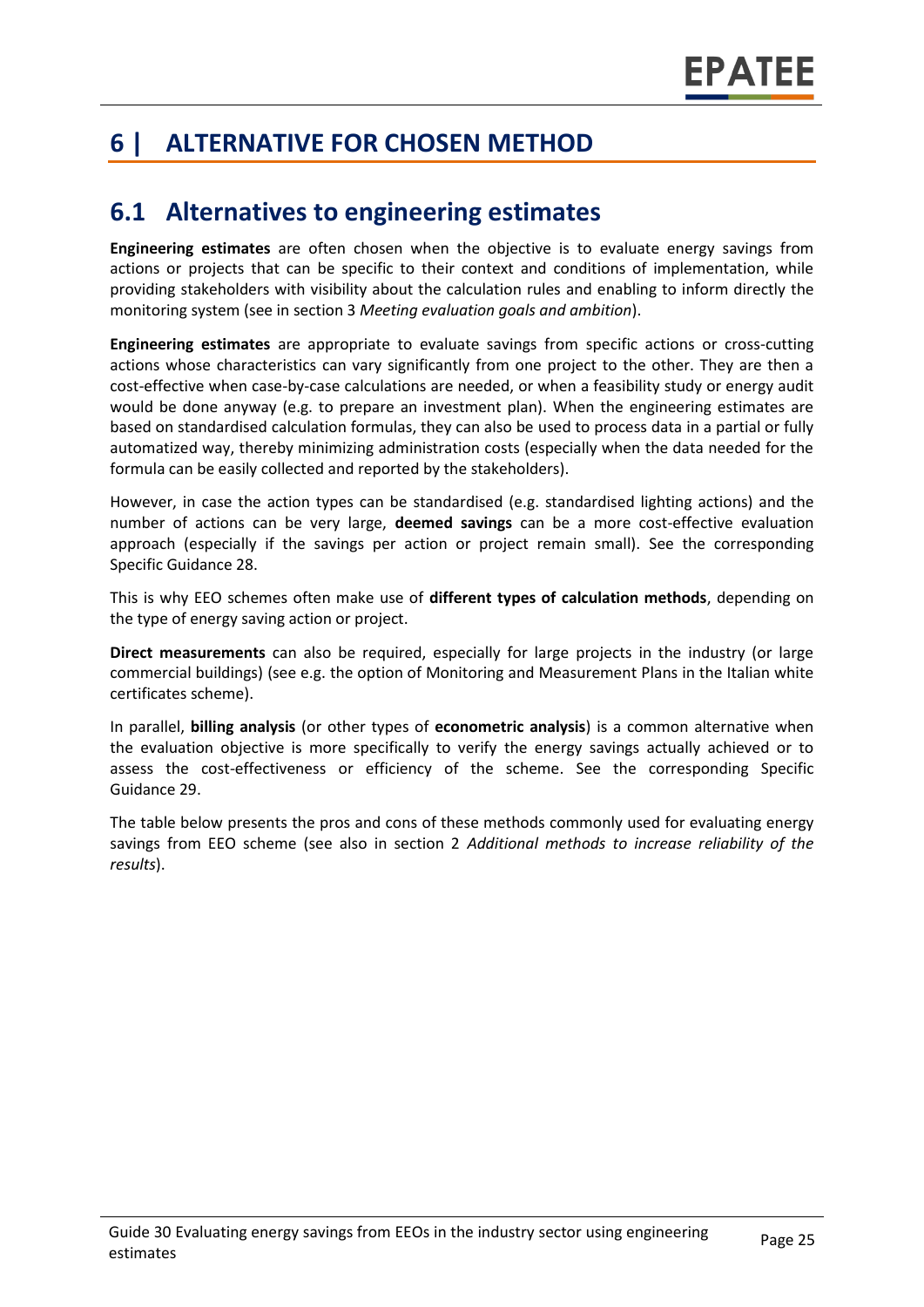

| Type of method                                                                                   | <b>Pros</b>                                                                                                                                                                                                                                                                                                                                                          | Cons                                                                                                                                                                                                                                                                                                                                                                                                                                                                                                                                                                                                                                                                                                                                                                                            |
|--------------------------------------------------------------------------------------------------|----------------------------------------------------------------------------------------------------------------------------------------------------------------------------------------------------------------------------------------------------------------------------------------------------------------------------------------------------------------------|-------------------------------------------------------------------------------------------------------------------------------------------------------------------------------------------------------------------------------------------------------------------------------------------------------------------------------------------------------------------------------------------------------------------------------------------------------------------------------------------------------------------------------------------------------------------------------------------------------------------------------------------------------------------------------------------------------------------------------------------------------------------------------------------------|
| Engineering<br>estimates                                                                         | Can be used for almost all action<br>types<br>Can enable to automatize energy<br>savings calculations (through<br>standardised formula for simple<br>cases)<br>Can reflect the energy savings<br>achieved for a given situation<br>(specific calculations)<br>Limited delay in getting the results<br>(calculations can be done before the<br>actions are installed) | Require collecting data for each case (so can be costly if<br>data collected only for this purpose and for large numbers<br>of actions / projects)<br>Possible gaps between engineering estimates and<br>measured savings (see the corresponding topical case<br>study)<br>Additional method needed to evaluate ex-post the<br>additionality of the savings (see section 4)                                                                                                                                                                                                                                                                                                                                                                                                                     |
| Deemed savings<br>(see also the<br>related specific<br>guidance)                                 | Provide visibility to stakeholders<br>No delay in getting results from the<br>monitoring system<br>Low running cost (once the catalogue<br>is defined)<br>Calculations directly related to the<br>energy efficiency improvements due<br>to the energy saving actions                                                                                                 | Use limited to action types that can be described in a<br>standardised way<br>Do not reflect the energy savings achieved for a given<br>situation, but an average result for a population of actions<br>Can require significant preliminary efforts (if many action<br>types to be included in the catalogue)<br>Quality depending on the data available to define deemed<br>savings<br>Possible gaps between deemed savings and actual savings<br>(see section 4)<br>Additional method needed to evaluate ex-post the<br>additionality of the savings (see section 4)                                                                                                                                                                                                                          |
| <b>Direct</b><br>measurements                                                                    | Provide data about actual energy<br>consumption (for the baseline and/or<br>for the situation with energy saving<br>actions) or about actual values for<br>key parameters (e.g. power, duration<br>of use)<br>Can be used to assess performance<br>gaps                                                                                                              | Can be costly if measurements only done for this purpose<br>and for large numbers of actions<br>If sampling is used, attention should be paid to avoid<br>sampling bias (if data are to be extrapolated)<br>Additional method needed to evaluate ex-post the<br>additionality of the savings (see section 4)<br>Delay in installing the actions (if used to verify the<br>baseline, then time needed to make the measurements,<br>unless data are already available)<br>Delay in getting the results (if used to verify the situation<br>with energy saving actions, then time needed to make<br>measurements after the actions are installed + time to<br>analyse the data)                                                                                                                    |
| <b>Billing analysis</b><br>(see also the<br>related Specific<br>Guidance 29)<br>and this article | Provide data about actual energy<br>consumption / energy savings<br>Can be used to evaluate ex-post net<br>or additional savings (if a control or<br>comparison group can be found)                                                                                                                                                                                  | Can only be used for ex-post evaluation<br>Limited to cases where the expected energy savings are<br>large enough (e.g. higher than 10% of the energy bills) to<br>be distinguished from changes due to other factors.<br>Frequent difficulties to collect billing data (unless data<br>collection carefully planned and prepared in advance, e.g.<br>collecting participants' approval when actions are<br>installed)<br>Difficulties to get representative samples (cf. sampling<br>bias + data losses along the evaluation process)<br>Delays in getting the result (at least one year to get the<br>consumption after installing actions + time to process and<br>analyse data)<br>Difficulties to find relevant control or comparison groups<br>(when assessing net or additional savings) |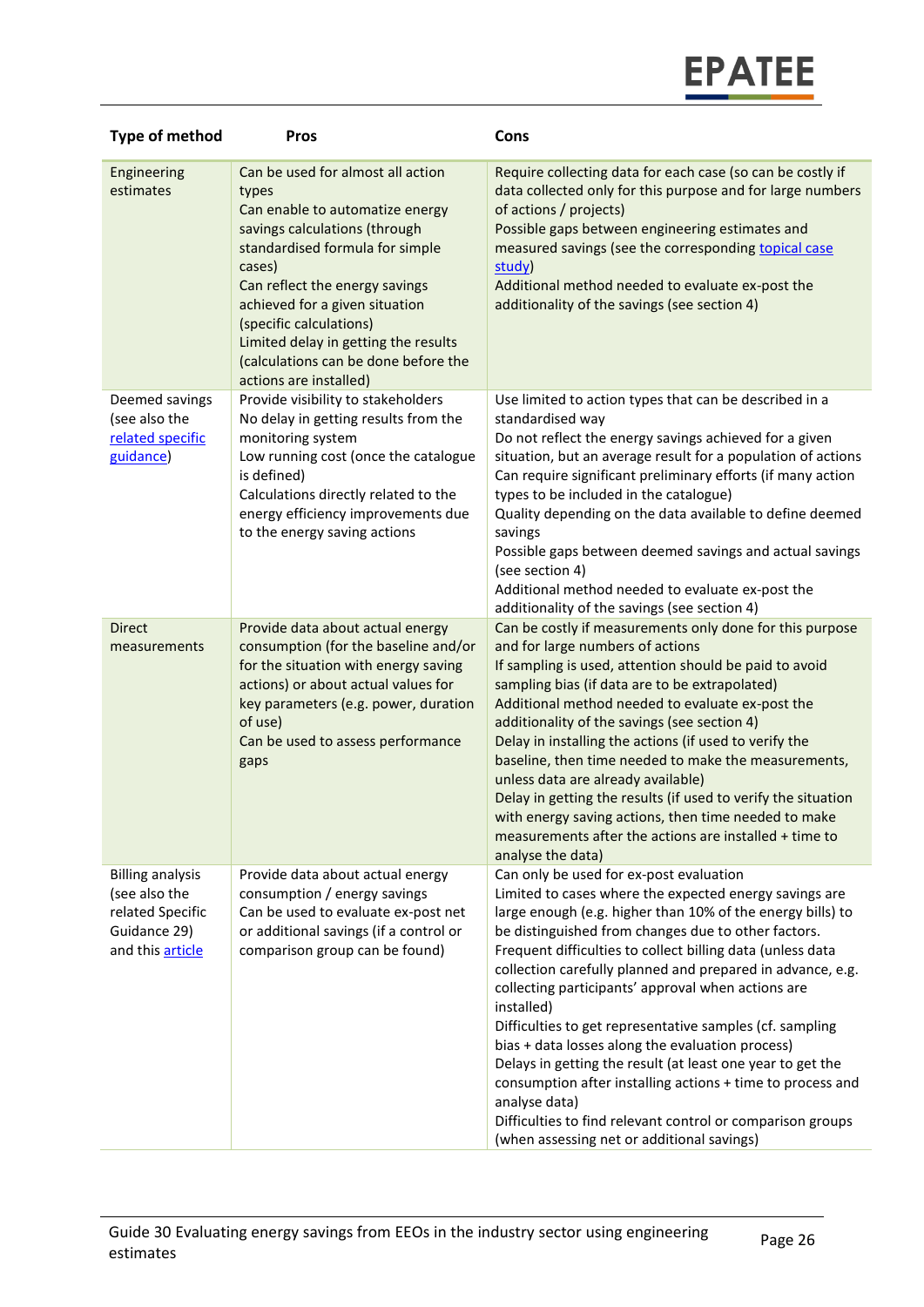## **7 | ADDITIONAL EVALUATION RESULTS**

## **7.1 Calculating avoided CO<sup>2</sup> emissions**

Depending on the priority objectives of the EEO scheme, scaled savings from engineering estimates can sometimes be expressed in  $CO<sub>2</sub>$  savings (i.e. avoided  $CO<sub>2</sub>$  emissions).

In practice, scaled savings are first calculated in terms of energy savings. Then avoided  $CO<sub>2</sub>$  emissions can be evaluated from the energy savings by applying emission factors. Four key aspects are to be taken into account when choosing the emission factor(s):

- 1. Emission factors vary according to the **energy type**, so the deemed savings need to be defined per energy type.
- 2. Emission factors for a given type of energy **can vary over time** (especially for **electricity**).
- 3. Emission factors can take into account:
	- a) **Direct emission factors**: that take into account the emissions generated when producing the energy used;
	- b) **Lifecycle emission factors**: that take into account all the emissions generated from the extraction of the energy resources up to the dismantling of the energy plant.

Due to the differences that the choice of emission factor(s) can induce, it is important to document what emission factor(s) has (have) been used.

Emission factors used for the EEO scheme can for example be based on official national emission factors used for the national inventory of emissions of greenhouse gases.

The conversion of **electricity** savings into CO<sub>2</sub> savings is however a special case, depending on the national mix for electricity production. Several choices are indeed possible, for example:

- **Average emission factor**, calculated from the total annual emissions from electricity production (possibly taking into account national imports and exports) divided by the annual amount of electricity consumed: this is a simple approach, but that might not reflect the fact that end-uses can have different times of use and thus correspond to different load profiles (while the emission factor for electricity can vary significantly between base load and peak load).
- **Emission factors per type of end-use**: this requires more sophisticated calculations (e.g. by decomposing the national load curves per type of end-use) that will be meant to use emission factors reflecting the differences in time of use (e.g. daily, seasonally).
- **Specific emission factor**: in case the industrial site has its own electricity generation capacities (e.g. CHP units). In that case, the definition of the emission factor needs to be explained by the stakeholders reporting the project.

The choice between the three options above can also depend on the national electricity mix (cf. emission factor varying significantly with time of production or not) and the type of end-uses covered by the EEO scheme.

If the engineering estimates cumulate energy savings over time, it can also be needed to define a scenario about the evolution of the national electricity mix over the period of calculation (e.g. taking into account the objectives of shares of electricity produced from renewable energy sources).

The avoided emission of **other greenhouse gases** due to energy savings are not addressed in this guidance. In most cases, these emissions (and more specifically their reductions) are generally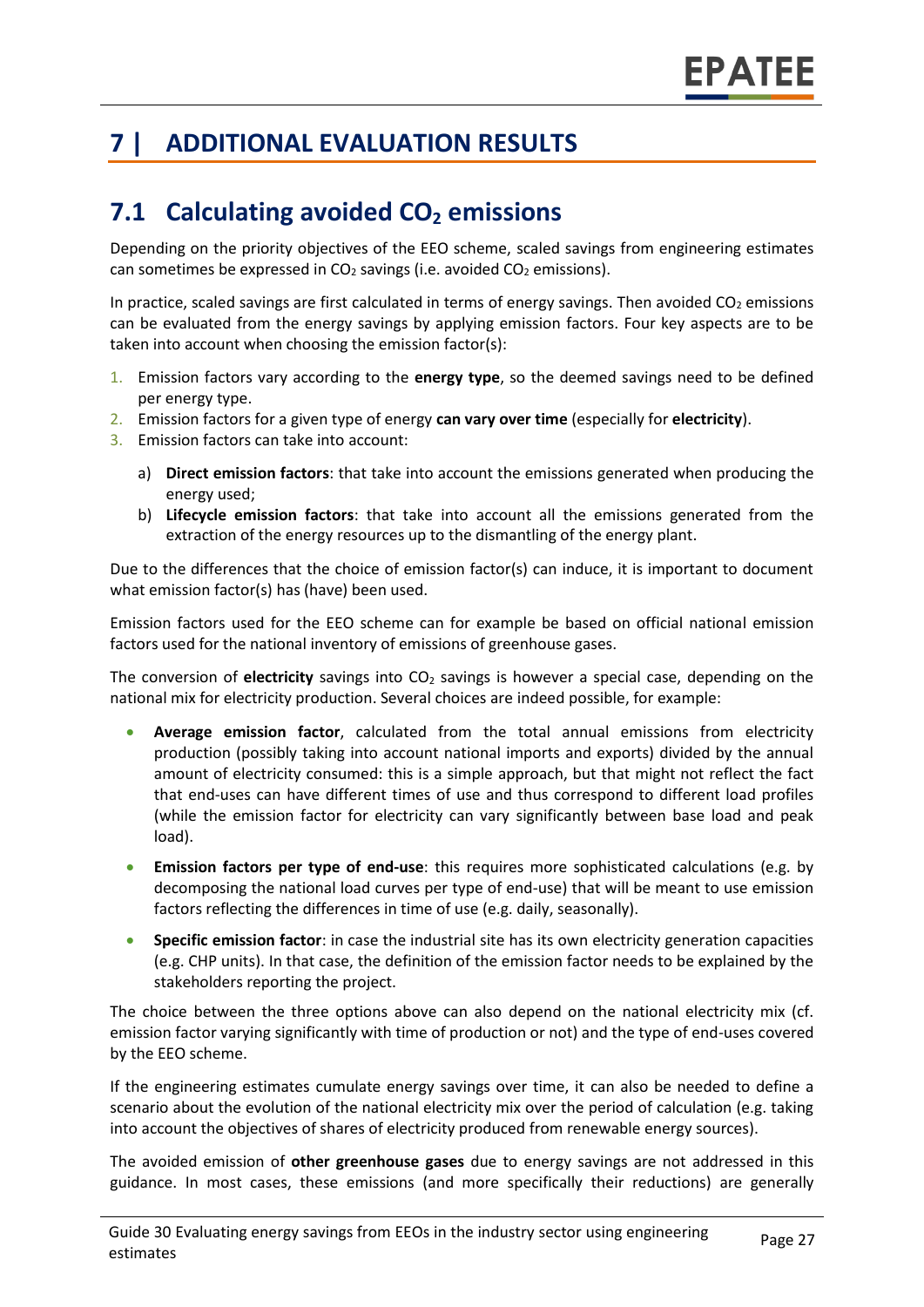negligible compared to  $CO<sub>2</sub>$ . However, depending on the industrial processes, other greenhouses gases can be relevant to consider.

When needed, **IPCC** (Intergovernmental Panel on Climate Change) provides a **[detailed database of](https://www.ipcc-nggip.iges.or.jp/EFDB/main.php)  [peer-reviewed emission factors](https://www.ipcc-nggip.iges.or.jp/EFDB/main.php)**.

## **7.2 Calculating cost-effectiveness**

Cost-effectiveness is the ratio between costs to achieve energy savings and the amount of savings and possibly other benefits.

A distinction can be made according to the **point of view** adopted to assess cost-effectiveness:

- Cost-effectiveness for the end-user or participant (e.g. payback time, net present value, internal rate of return)
- Cost-effectiveness from the obligated parties' point of view (e.g. least cost of target achievement)
- Cost-effectiveness for society at large (e.g. social net present value)
- Cost-effectiveness from the point of view of the public authority (e.g. comparing different types of policy measures)

For more details about the different perspectives, see for example [\(Breitschopf](https://epatee.eu/system/tdf/epatee_report_on_the_knowledge_base.pdf?file=1&type=node&id=29&force=1) et al., 2018).

In the case of an EEO scheme, the calculation of cost-effectiveness requires to collect other data on top of the ones used to calculate energy savings, as summarized in the table below.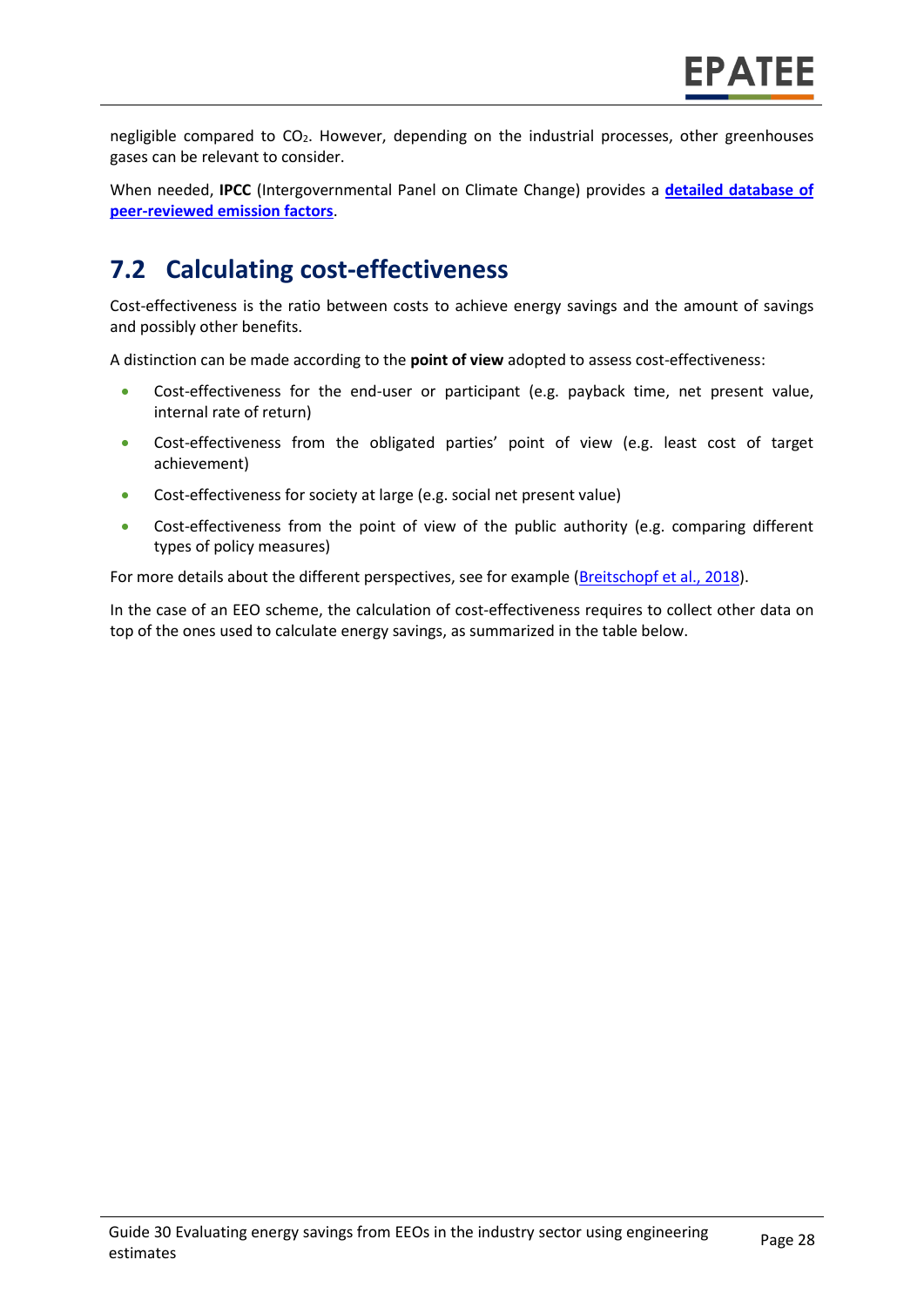| Point of view         | Costs                                                                                                                           | <b>Benefits</b>                                                                                             |
|-----------------------|---------------------------------------------------------------------------------------------------------------------------------|-------------------------------------------------------------------------------------------------------------|
| Participants          | Part of the investments paid by<br>the participants                                                                             | Financial aids received from obligated<br>parties (or other intermediaries)                                 |
|                       |                                                                                                                                 | Gross energy savings                                                                                        |
| Obligated<br>parties  | Costs to achieve their targets*<br>Losses in revenues (due to<br>decrease in sales related to the<br>additional energy savings) | Costs recovered on network tariffs (if energy<br>distributors) or energy prices (if energy<br>suppliers)    |
|                       |                                                                                                                                 | Costs of energy production (or distribution<br>or purchase) avoided due to the additional<br>energy savings |
| Public<br>authorities | <b>Administration costs</b><br>Losses in tax revenues (due to<br>additional energy savings)                                     | Increases in tax revenues (due to additional<br>investments made in energy efficiency<br>actions)           |
| Society               | Part of the investments paid by<br>the participants (for additional<br>actions only)                                            | Additional energy savings                                                                                   |
|                       | Costs of the obligated parties                                                                                                  |                                                                                                             |
|                       | Administration costs for the<br>public authorities                                                                              |                                                                                                             |

\*: when possible, these costs can be disaggregated in sub-categories, especially to differentiate administration costs (e.g. costs of reporting to the public authority), communication & marketing costs (e.g. communication campaigns) and costs related to the technical or financial support provided to final customers (e.g. energy audits, grants). It can also be useful to identify costs related to quality processes and monitoring.

NOTE: the table above does not deal with **non-energy impacts**. Depending on the context and objectives of the EEO scheme, non-energy benefits can be larger than the benefits from energy savings. When assessing the cost-effectiveness of an EEO scheme from the society's point of view, it is therefore recommended to consider if it is relevant to include non-energy impacts in the scope of analysis.

Experience has shown that the fact that an EEO scheme involves private actors, makes it often **difficult to collect cost data**, and particularly homogeneous cost data. When obligated parties report cost data, it is indeed common that they use different sub-categories of costs, or only their "total" costs (with a different scope of "total" costs from one obligated party to the other).

When possible, it can therefore be useful to consult with obligated parties to define clear categories of costs.

When the obligated parties are energy distributors, they usually have to report their total costs to the energy regulatory authority, so that they are allowed to recover their costs on network tariffs. This provides information about total costs for obligated parties. But it does not mean that costs per sub-categories will be available.

When the obligated parties are energy suppliers, there is usually no direct obligation for them to report cost data. This can be asked by the public authorities on a voluntary basis. Or it can be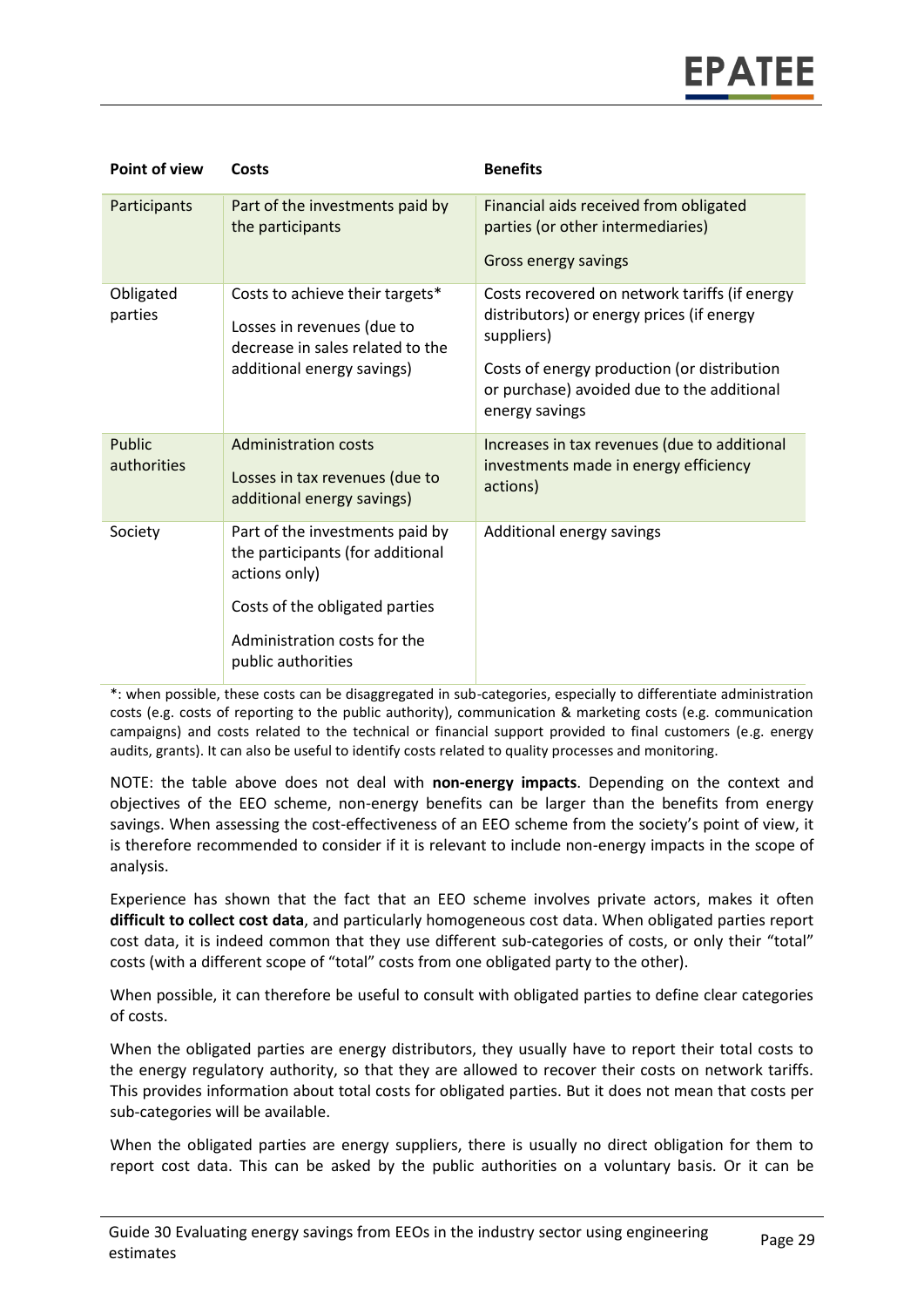required by including a specific provision in the law enforcing the scheme (if enforced by law). However there could be limitations due to other legal provisions about confidentiality of strategic data for private actors.

Depending on the indicator(s) used to assess cost-effectiveness, it can be needed to use discount factors (e.g. when the indicator is Net Present Values). In that case, it is important to document the use of discount factors, and if possible to make a sensitivity analysis (testing several values or ranges of discount factors). As this can affect significantly the results.

Likewise, the calculations of cost-effectiveness indicators will usually require to consider scenarios of energy prices over given periods. The assumptions about trends in energy prices should be documented. Whenever possible, it is recommended to make a sensitivity analysis (testing several scenarios of energy prices).

For more discussions about cost-benefit analysis of EEO schemes in Europe, see for example (Rosenow [and Bayer](https://www.eceee.org/library/conference_proceedings/eceee_Summer_Studies/2017/7-appliances-products-lighting-and-ict/using-webcrawler-techniques-for-improved-market-surveillance-new-possibilities-for-compliance-and-energy-policy/) 2017).

## **7.3 Calculating other Co-benefits**

Co-benefits (also often named multiple benefits) from saving energy can be for example:

- Extra employment
- Increased competitiveness of companies
- Other emission reductions  $(NO<sub>x</sub>, SO<sub>2</sub>, fine particles, etc.)$
- Reduced dependency on (insecure) energy import

It should be noted that the impacts from EEO schemes on each of these aspects are usually positive, but can also be negative. Therefore, it is in general more appropriate to speak about non-energy impacts.

For a general background about non-energy impacts, see the corresponding [EPATEE general](https://www.epatee-toolbox.eu/evaluation-principles-and-methods/general-principles/evaluating-impacts-other-than-energy-savings/)  [guidance.](https://www.epatee-toolbox.eu/evaluation-principles-and-methods/general-principles/evaluating-impacts-other-than-energy-savings/)

For the case of EEO scheme in the industry sector, a special attention is frequently paid to the impacts on **competitiveness**. For more information about multiple impacts for companies, see for example the M-Benefits project:<https://www.mbenefits.eu/>

In case of a transversal EEO scheme (covering several sectors), the evaluation objectives can also include assessing the possible cross-sectoral effects in terms of cross-subsidizing. Such effects can for example happen when it is more cost-effective for obligated parties to achieve their targets in a given sector, whereas costs will be recovered on energy prices in all sectors.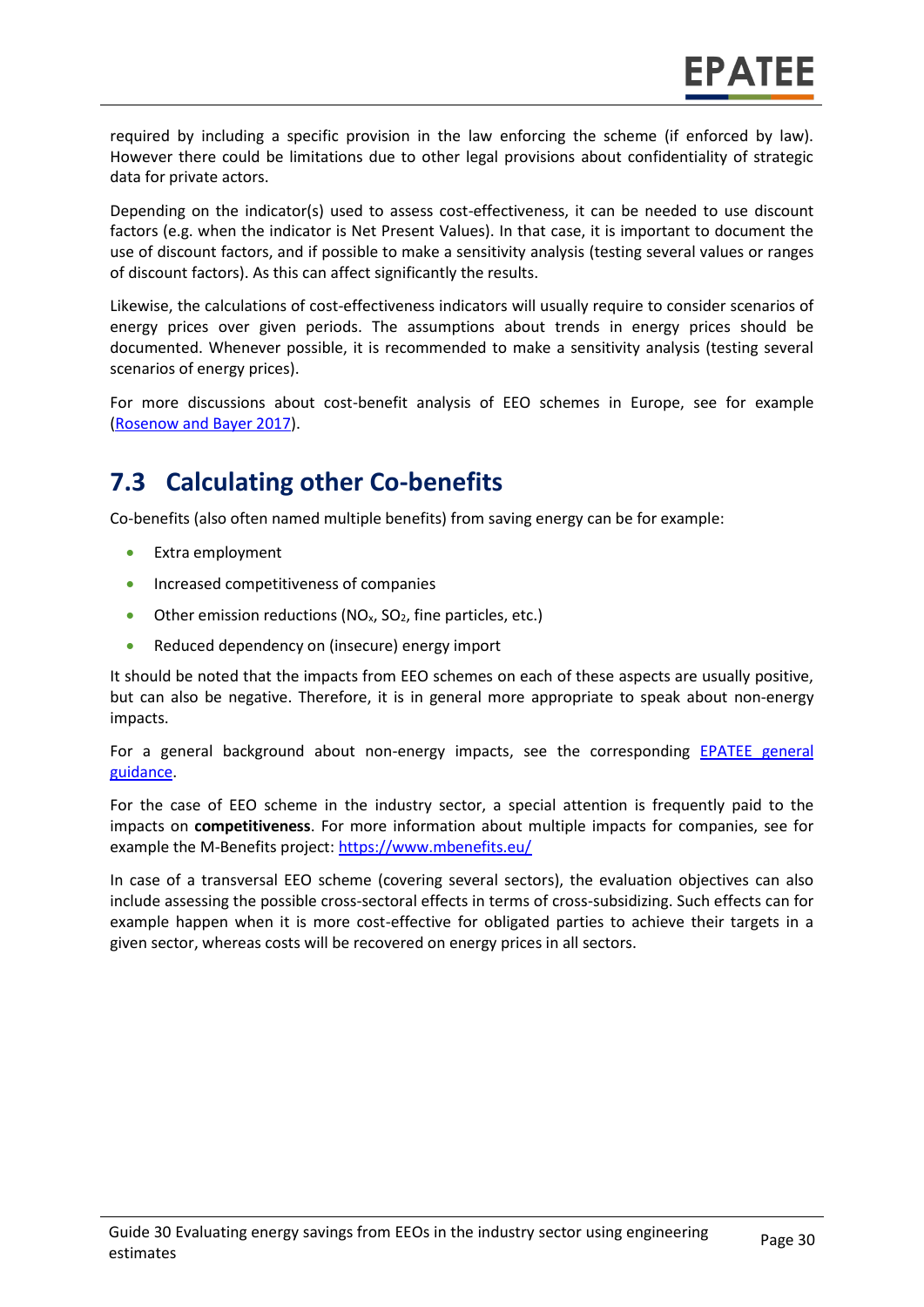## **8 | CONCRETE EXAMPLES**

Three EPATEE case studies deal with the evaluation of EEO schemes. Two of these cases include the use of engineering estimates (mostly combined with other methods):

- Evaluation of the **Danish EEO scheme**: [https://www.epatee-toolbox.eu/wp](https://www.epatee-toolbox.eu/wp-content/uploads/2018/10/epatee_case_study_denmark_eeo_scheme_ok.pdf)[content/uploads/2018/10/epatee\\_case\\_study\\_denmark\\_eeo\\_scheme\\_ok.pdf](https://www.epatee-toolbox.eu/wp-content/uploads/2018/10/epatee_case_study_denmark_eeo_scheme_ok.pdf)
- Evaluation of the Italian white certificates scheme:

[https://www.epatee-toolbox.eu/wp](https://www.epatee-toolbox.eu/wp-content/uploads/2018/10/epatee_case_study_italy_white_certificates_ok.pdf)[content/uploads/2018/10/epatee\\_case\\_study\\_italy\\_white\\_certificates\\_ok.pdf](https://www.epatee-toolbox.eu/wp-content/uploads/2018/10/epatee_case_study_italy_white_certificates_ok.pdf)

Examples of **standardized calculation formulas** can be found:

- From the Austrian EEO scheme (website of the monitoring body, in German): <https://www.monitoringstelle.at/index.php?id=589#c1347>
- From the Irish EEO scheme (calculation tools and examples, in English):

<https://www.seai.ie/resources/tools/>

• From the Italian white certificates scheme (see the documents related to standardised projects "PS", in Italian):

<https://www.gse.it/servizi-per-te/efficienza-energetica/certificati-bianchi/documenti>

Examples of **general calculation methodology** can be found:

- From the Danish EEO scheme (see chapter 10 of the scheme agreement, English version): [https://ens.dk/sites/ens.dk/files/Energibesparelser/energispareaftale\\_161216mbilag\\_6\\_eng.pdf](https://ens.dk/sites/ens.dk/files/Energibesparelser/energispareaftale_161216mbilag_6_eng.pdf)
- From the French white certificates scheme (English version):

[https://www.ademe.fr/sites/default/files/assets/documents/87411\\_7736-cee-op-specifiques-](https://www.ademe.fr/sites/default/files/assets/documents/87411_7736-cee-op-specifiques-2013-gb.pdf)[2013-gb.pdf](https://www.ademe.fr/sites/default/files/assets/documents/87411_7736-cee-op-specifiques-2013-gb.pdf)

(Updated version, available in French only: [https://www.ademe.fr/guide-technique-certificats](https://www.ademe.fr/guide-technique-certificats-deconomies-denergies-operations-specifiques-installations-fixes)[deconomies-denergies-operations-specifiques-installations-fixes](https://www.ademe.fr/guide-technique-certificats-deconomies-denergies-operations-specifiques-installations-fixes) )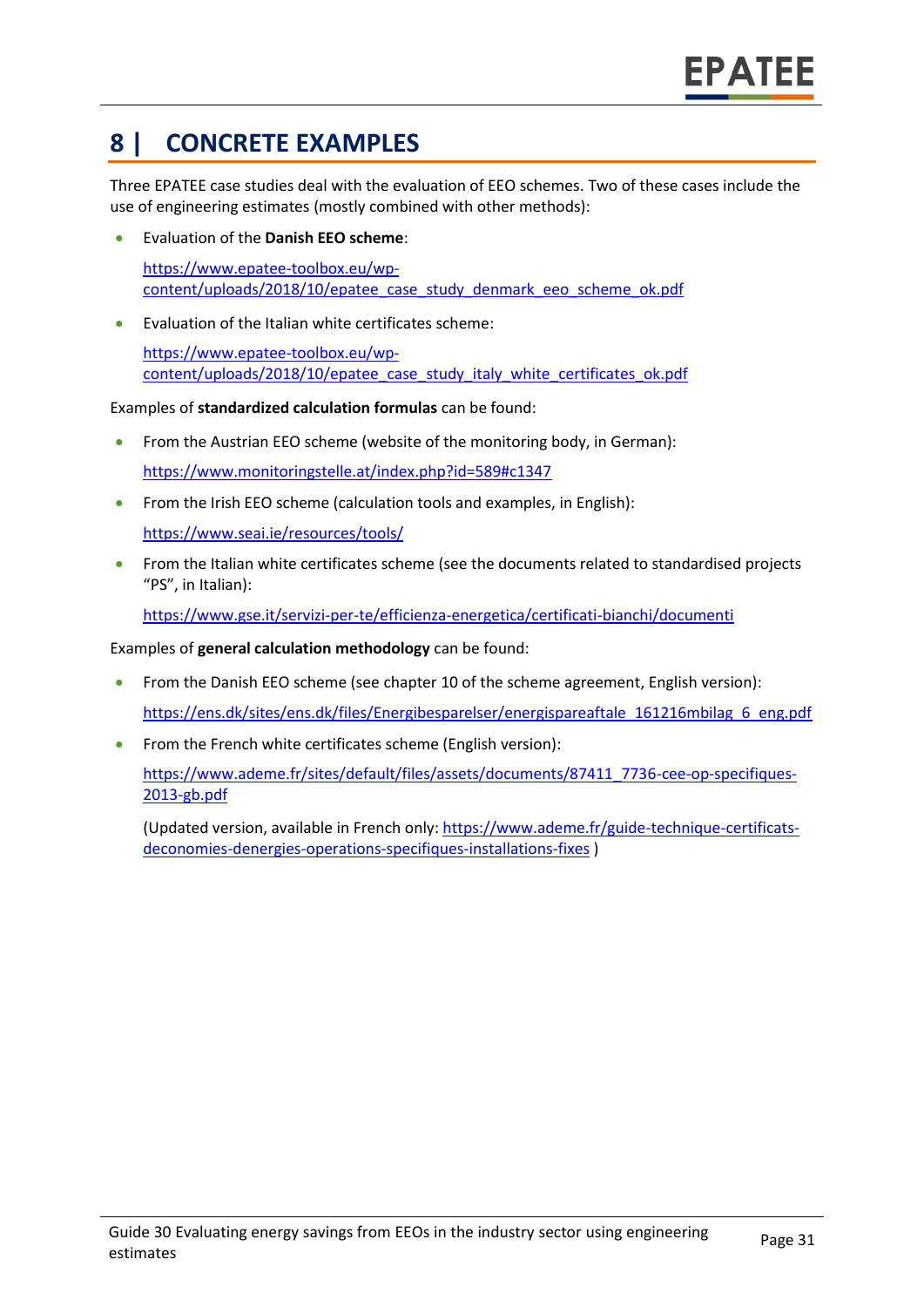### **9 | FURTHER READING**

#### **General guidance on evaluations**

- Hoffman, I., Schiller, S., Todd, A., Billingsley, M., Goldman, C., Schwartz, L., 2015. Energy Savings Lifetimes and Persistence: Practices, Issues and Data. Technical Brief, Lawrence Berkeley National Laboratory, May 2015[. https://emp.lbl.gov/publications/energy-savings](https://emp.lbl.gov/publications/energy-savings-lifetimes-and)[lifetimes-and](https://emp.lbl.gov/publications/energy-savings-lifetimes-and)
- ISO 50046:2019. General methods for predicting energy savings. March 2019. <https://www.iso.org/standard/67790.html>
- Mort, D. (2017). Chapter 9: Metering Crosscutting Protocol. The Uniform Methods Project: Determining Energy Efficiency Savings for Specific Measures. Prepared for NREL (National Renewable Energy Laboratory), September 2017. <https://www.nrel.gov/docs/fy17osti/68565.pdf>

#### **About EEO schemes**

- Bertoldi, P., Castellazzi, L., Oikonomou, V., Fawcett, T., Spyridaki, N. A., Renders, N., & Moorkens, I. (2015). How is article 7 of the Energy Efficiency Directive being implemented? An analysis of national energy efficiency obligation schemes. Proceedings of the ECEEE 2015 Summer Study, paper 2-380-15, 455-466. [https://www.eceee.org/library/conference\\_proceedings/eceee\\_Summer\\_Studies](https://www.eceee.org/library/conference_proceedings/eceee_Summer_Studies)
- Broc, 2017b. Snapshot of Energy Efficiency Obligations schemes in Europe: 2017 update. Report for ATEE and the Fourth European Workshop Meeting of the White Certificates Club, 30 June 2017. [http://atee.fr/sites/default/files/part\\_6\\_2017\\_snapshot\\_of\\_eeos\\_in\\_europe.pdf](http://atee.fr/sites/default/files/part_6_2017_snapshot_of_eeos_in_europe.pdf)
- ENSPOL (2015). Report on existing and planned EEOSs in the EU (Part I: Evaluation of existing schemes; Part II: Description of planned schemes). Deliverable 2.1.1 of the ENSPOL project, March 2015.<http://enspol.eu/results>
- IEA (2017). Market-based Instruments for Energy Efficiency Policy Choice and Design. International Energy Agency's Insights Series 2017[. https://webstore.iea.org/insights-series-](https://webstore.iea.org/insights-series-2017-market-based-instruments-for-energy-efficiency)[2017-market-based-instruments-for-energy-efficiency](https://webstore.iea.org/insights-series-2017-market-based-instruments-for-energy-efficiency)
- RAP (2012). Best practices in designing and implementing energy efficiency obligation schemes. Report for the Task XXII of the IEA-DSM (International Energy Agency Demand Side Management) Programme [https://www.raponline.org/knowledge-center/best-practices-in](https://www.raponline.org/knowledge-center/best-practices-in-designing-and-implementing-energy-efficiency-obligation-schemes/)[designing-and-implementing-energy-efficiency-obligation-schemes/](https://www.raponline.org/knowledge-center/best-practices-in-designing-and-implementing-energy-efficiency-obligation-schemes/)

#### **References related to other aspects of evaluating EEO schemes**

- Giraudet, L. G., & Finon, D. (2015). European experiences with white certificate obligations: A critical review of existing evaluations. Economics of Energy & Environmental Policy, 4(1), 113- 130.<https://hal.archives-ouvertes.fr/hal-01016110/document>
- Rosenow, J. & Bayer, E. (2017). Costs and benefits of energy efficiency obligations: a review of European programmes. Proceedings of the ECEEE 2017 Summer Study. Paper 2-011-17, 249- 259. [https://www.eceee.org/library/conference\\_proceedings/eceee\\_Summer\\_Studies](https://www.eceee.org/library/conference_proceedings/eceee_Summer_Studies)

**Example of using econometric methods for billing analysis** (not applied to an EEO scheme, but to another type of policy measure covering industrial and commercial companies):

• CAG Consultants, Carbon Trust, Databuild, Imperial College Business School, 2015. CRC Energy Efficiency Scheme Evaluation. Final report for the DECC, July 2015. <https://www.gov.uk/government/publications/evaluation-of-the-crc-energy-efficiency-scheme>